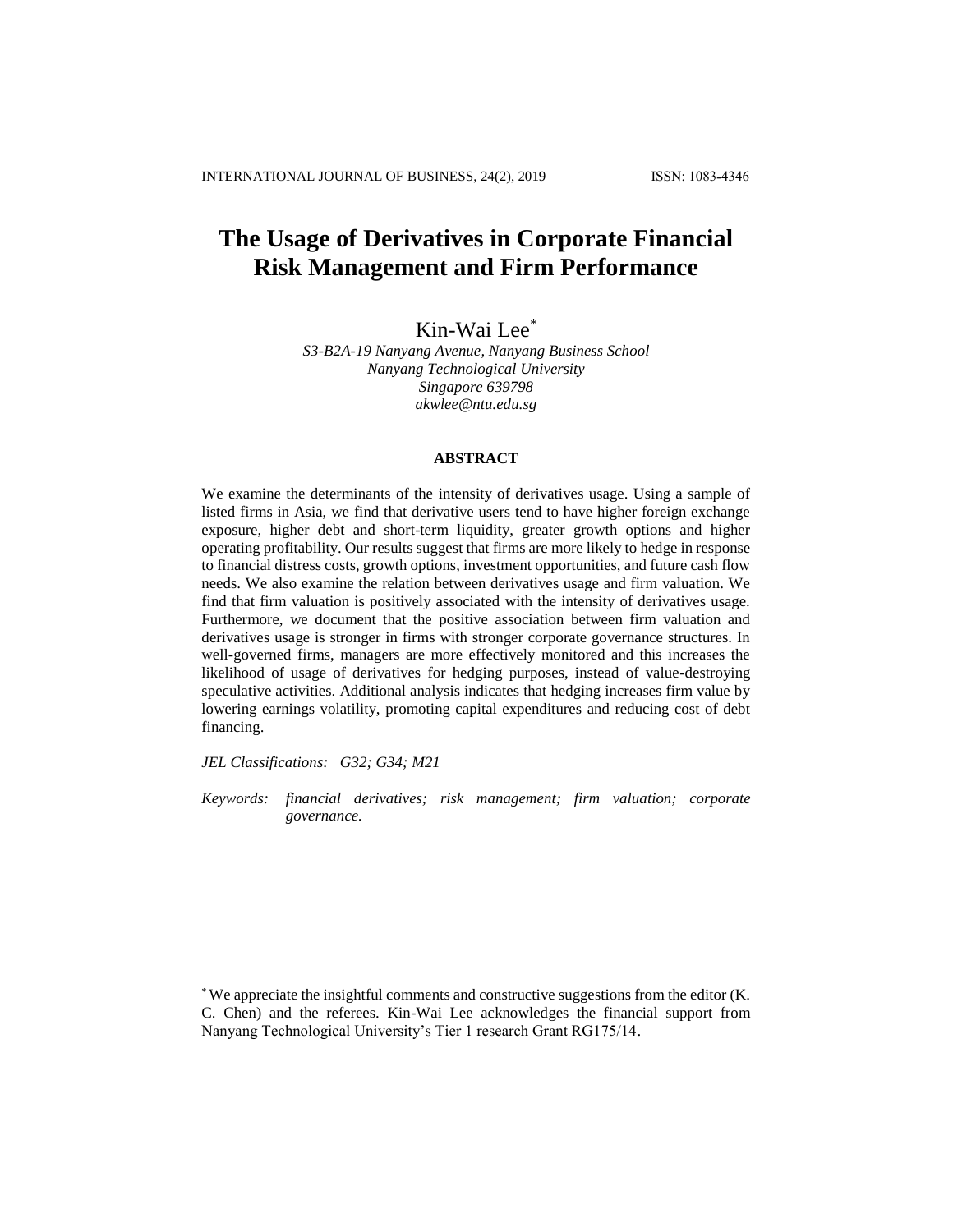## **I. INTRODUCTION**

Financial derivatives such as futures contracts, forward exchange contracts, options and swaps are widely used by large listed firms to manage corporate risk. Prior studies provide mixed evidence on the association between derivatives usage and firm value. For example, Allayannis and Weston (2001) find that hedging foreign exchange risk is associated with significant increase in market value. Graham and Rogers (2002) document that listed firms in United States hedge in response to tax incentives and hedging can increase a firm's valuation by increasing its debt capacity. Using a sample of firms in the United States airlines industry, Carter, Rogers and Simkins (2006) provide evidence that hedging is associated with substantial increase in shareholder value. In contrast, using a sample of listed firms in United States, Guay and Kothari (2003) find little evidence that derivatives usage is associated with value creation. Using a sample of oil and gas producers in the United States, Jin and Jorion (2006) find insignificant effects of hedging with derivatives on market value.

Yet, there is little research on the usage of derivatives by listed firms in Asia and more importantly, the potential benefits associated with these derivatives. This paper examines the usage of financial derivatives in large listed firms as a corporate risk management strategy. Specifically, this paper examines four research questions. First, we investigate the firm-level characteristics that affect the intensity of derivatives usage. Second, we examine whether derivatives usage and hedging affect firm valuation. Third, we examine how corporate governance structures affect the association between firm valuation and derivatives usage. Fourth, we investigate some channels though with hedging with derivatives affect firm valuation such as lowering risk, promoting capital expenditure investments and reducing external debt financing costs.

The sample consists of 520 listed industrial firms in Hong Kong, Indonesia, Korea, Philippines, Taiwan, Thailand, Malaysia and Singapore for the period 2007 to 2014. We classify firms as users or non-users of derivatives based on their annual report disclosures on corporate financial risk management and derivatives usage. We find that about 48% of the listed firms use financial derivatives.

We begin our analysis by investigating the determinants of the intensity of derivatives usage. First, we find that derivative users tend to have high foreign exchange exposure such as high foreign sales as a percentage of total sales and foreign assets as a percentage of total assets. Second, we document that derivative users have higher debt and short-term liquidity. If the expected costs of financial distress increase (decrease) with leverage (short-term liquidity), then our result suggests that firms with higher expected costs of financial distress are more likely to use derivatives for hedging purposes. Third, we find that firms that use derivatives (users) are significantly larger in size than non-users. This result is consistent with the notion that larger firms, with higher organizational complexity (such as many business segments) and higher geographic spread (such as operating in many countries) have greater exposure to financial risk. Fourth, we provide evidence that hedging intensity is positively associated with the firm's growth options and investment opportunities. This result is consistent with the notion that by reducing the variation of cash flow realizations, hedging facilitates high growth firms to maintain sufficient funds to finance profitable future investments. We also find that the intensity of derivatives usage is positively associated with operating profitability. Collectively, our results suggest that firms are more likely to hedge in response to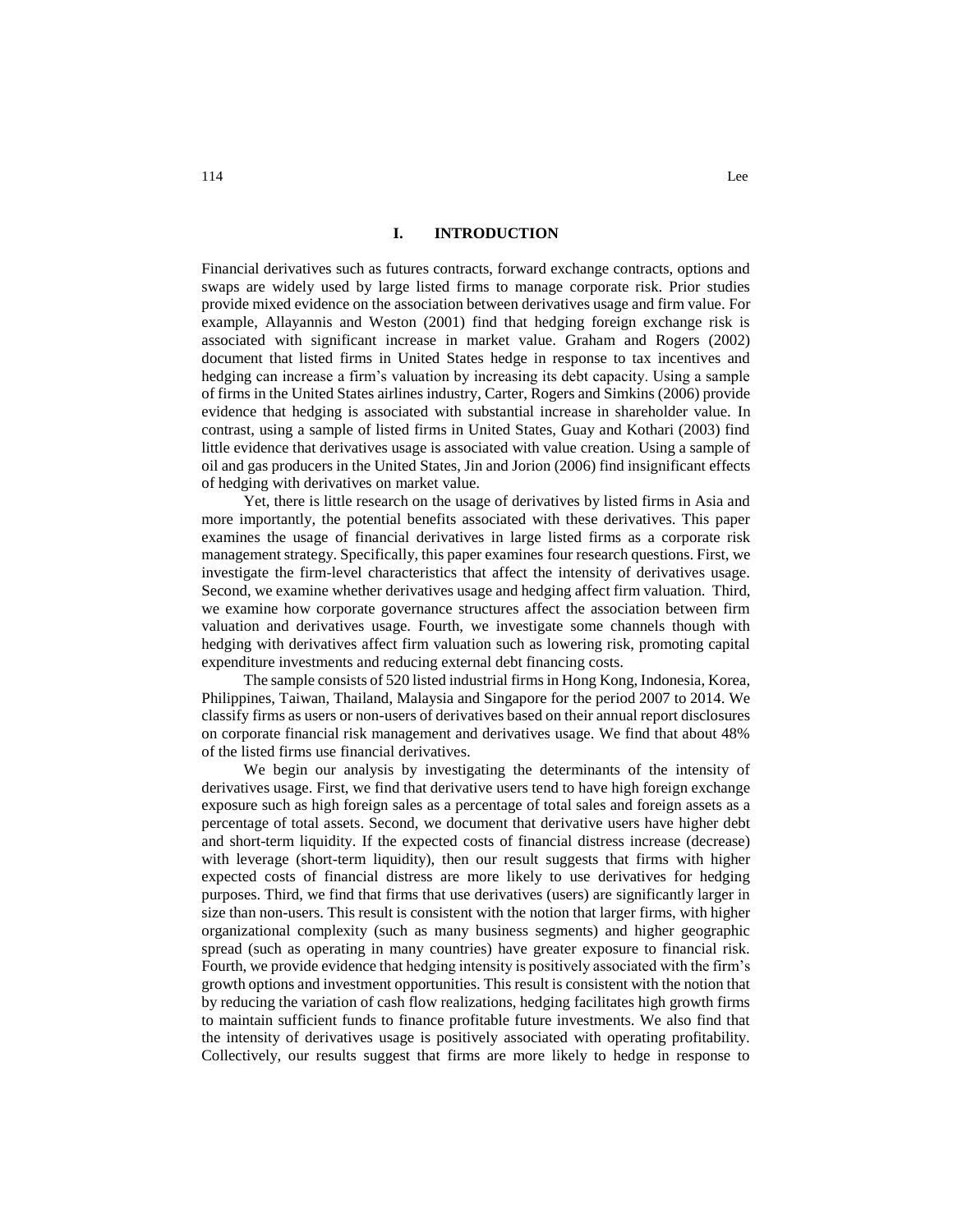financial distress costs, growth options, investment opportunities, and future cash flow needs.

Using market-to-book equity as a measure of firm valuation, our result suggests that firm valuation is positively associated with the intensity of derivatives usage. In terms of economic significance, we find that derivatives usage increases shareholder value, by between US\$ 22 million and US\$ 74 million, representing about 2% to 5% of equity valuation. Hence, derivatives usage has substantial economic effect on shareholder value. We also find that the positive association between firm valuation and derivatives usage is stronger in firms with stronger corporate governance structures. In wellgoverned firms, managers are more effectively monitored and this increases the likelihood of usage of derivatives for hedging purposes, instead of value-destroying speculative activities. Thus, firms with stronger corporate governance structures benefit more from risk management with derivatives. Theory suggests that if the main objective of financial risk management is to reduce the probability of financial distress, then firms that employ derivatives to manage risk are more likely to have experienced significant benefits during periods of economic downturn. Consistent with this prediction, we find that relative to non-users of derivatives, firms that use derivatives have higher valuation during the period of economic downturn.

One of the channels in which derivatives can reduce financial distress cost is firm risk reduction. Using various measures for firm risk, we provide evidence on the effectiveness of derivatives to reduce firm risk. We find that derivatives usage is negatively associated with cash flow volatility, earnings volatility and stock return risk. More generally, these results are consistent with the notion that hedging with financial derivatives reduces a firm's cost of capital and thus increases the economic profitability of the firm.

Another channel in which hedging with derivatives can help to increase firm value is to increase value-enhancing capital expenditure investments. The results indicate that hedging with derivatives can promote capital expenditure investments. Holding constant other factors, such as firm size, profitability and industry membership, a firm with "high derivative usage" has a capital expenditure investment intensity that is about 13 per cent higher than a "low derivative usage" firm. By reducing the probability of negative cash flow scenarios, hedging with derivatives enables firms to direct more internal funds into capital investments. If these capital investments are positive net present value projects, firm value will increase. Without hedging, unexpected shocks to the cash flow may force firms to rely on costly external financing to support their capital expenditure investments. In the worst case scenario, firms may even have to withhold capital investments all together. Clearly, rejecting positive net present value projects is tantamount to reducing shareholder value.

Given capital market frictions such as information asymmetry between corporate insiders and outside investors, firms face costly external financing. We examine the association between cost of debt and derivatives usage. We find that the cost of debt is negatively associated with the intensity of derivatives usage. In terms of economic significance, a one-standard deviation increase in the hedging intensity leads to a 1.4% reduction in interest expense. These effects are economically significant as they represent a 18% reduction based on the average cost of debt. Thus, hedging has a strong impact on cost of debt. Additional analysis of the sub-sample of firms with floating rate debt indicates that net profit can be increased by up to 4 per cent for every 1 percentage point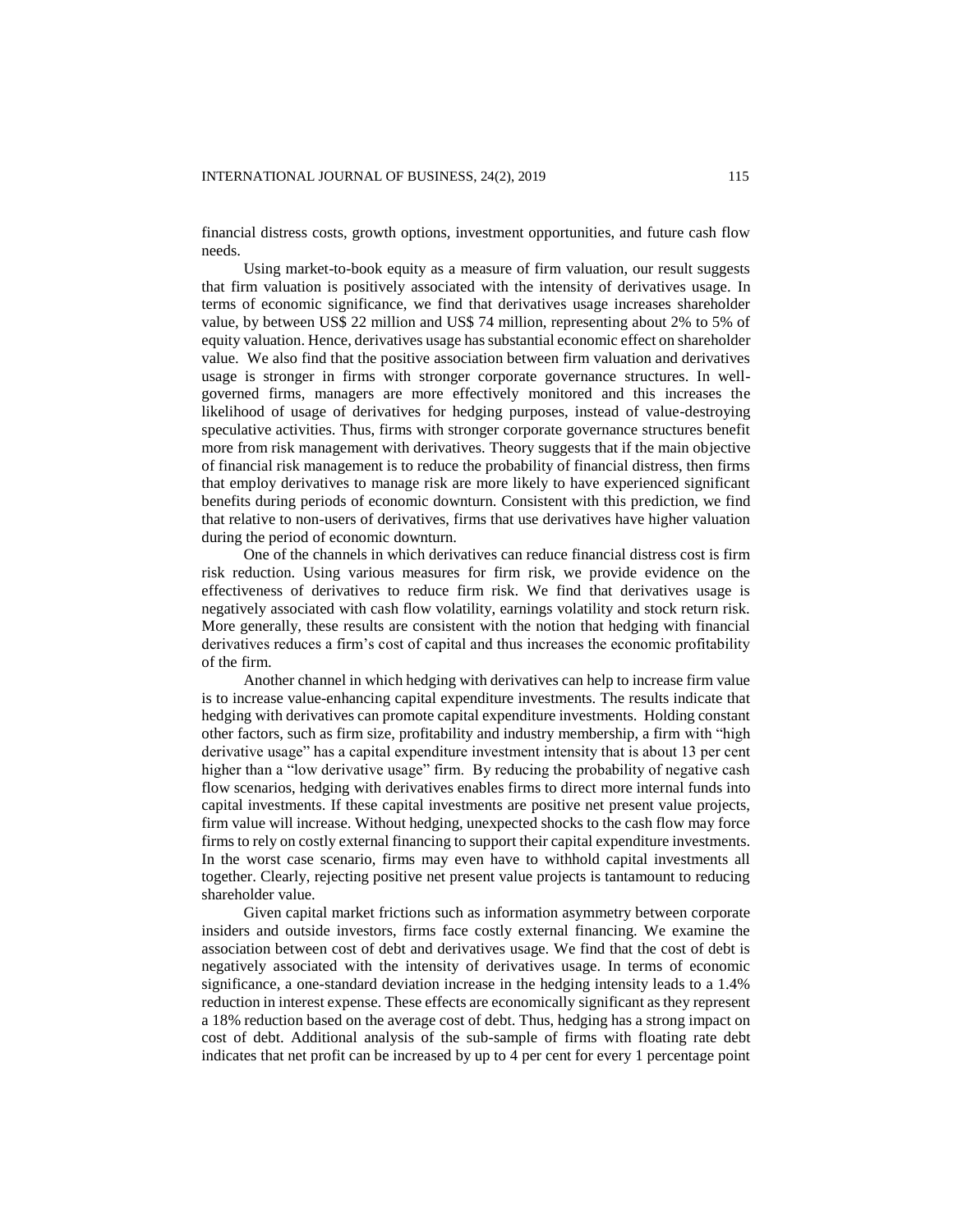fall in interest rates. We find that about 33 per cent of the firms with substantial floating rate debt attempt to hedge interest rate risk by using an interest rate swap. By transforming their floating rate debt into fixed rate debt, they are shielded from future interest rate increases. Hence, effective usage of derivatives can have substantial firstorder effect on lowering the cost of debt.

The rest of this paper is organized as follows. Section II describes the data and sample formation. Section III outlines some key trends on the intensity of derivatives usage. Section IV presents the evidence on the key determinants and firm level drivers of derivatives usage. Section V presents the results of the effect of derivatives on firm valuation. Section VI examines the association between derivatives usage and potential reduction of firm risk. Section VII investigates how derivatives shape corporate capital expenditure investments. Section VIII presents the results of the effect of derivatives on cost of debt. Section IX contains the conclusions.

## **II. DATA**

We begin with all listed firms covered by the Standard and Poor's Global Vantage database. We impose the following screening procedures: (i) the firms have financial statement information to compute the test variables such as return on assets and leverage for the period 2007 to 2014 (see Section IV for details); (ii) firms in the financial industry are deleted; (iii) firms have stock price information, and (iv) the annual report of the firm is available on the relevant country's stock exchange website.

After imposing these screening procedures, we then select 520 listed industrial firms in Hong Kong, Indonesia, Korea, Philippines, Taiwan, Thailand, Malaysia and Singapore for the period 2007 to 2014<sup>1</sup>. The final sample consists of 520 listed industrial firms in Hong Kong, Indonesia, Korea, Philippines, Taiwan, Thailand, Malaysia and Singapore for the period 2007 to 2014. The sample contains firms of different market capitalization spanning across multiple industries such as manufacturing, service, telecommunications, agricultural, petroleum, chemicals and heavy industrials. Under existing financial accounting standards, listed firms in Asia are required to disclose their financial risk management policies on foreign exchange risk, interest rate risk, credit risk, commodity price risk and liquidity risk. By and large, in the audited annual reports, the firms report the usage of derivatives mainly to hedge risk (not for speculative reasons). We classify firms as users or non-users of derivatives based on their annual report disclosures about their corporate financial risk management and usage of derivatives.

## **III. INTENSITY OF DERIVATIVES USAGE**

Table 1 reports the proportion of firms that employ financial derivatives to hedge specific financial risk. For the whole sample, about 48% of the listed firms use derivatives to manage financial risk<sup>2</sup>. On average, for the whole sample, 43% of the firms hedge foreign exchange risk and 32% of the firms hedge interest rate risk. For the whole sample, 9% of the firms hedge commodity price risk and 2% of the firms hedge equity investment price risk.

Table 2 reports the typical financial derivatives used by listed firms in Asia. Forward contracts are the most widely used financial derivatives followed by interest rate swaps. On average, for the whole sample, 41% of the listed firms use forward contracts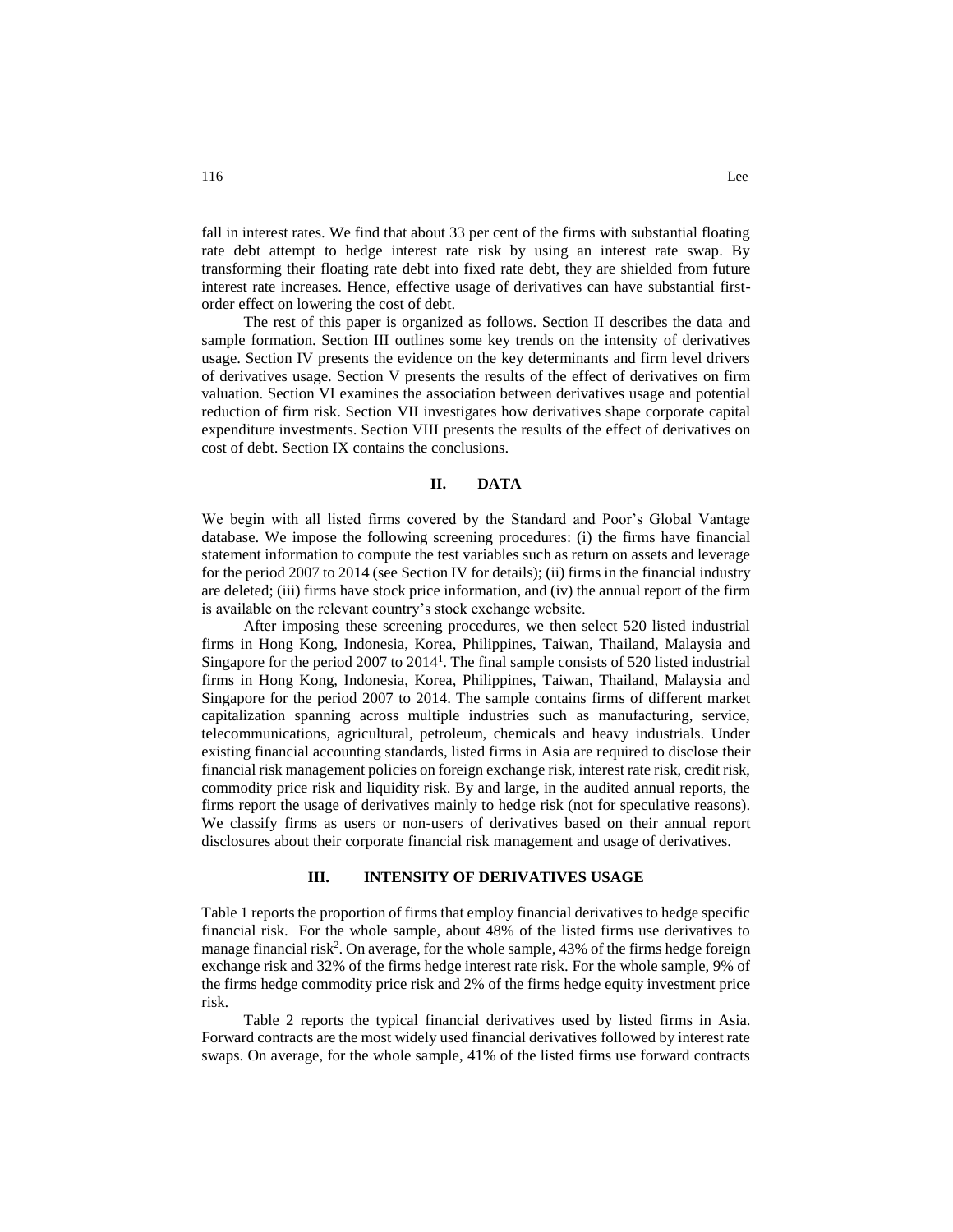and 32% of the firms use swaps. Furthermore, for the whole sample, 12% of the firms use futures contracts and 6% of the listed firms use options. In general, the forward contracts and futures contracts are employed to manage foreign exchange risk whereas interest rate swaps are used to manage interest rate risk. Forwards and options are typically used to manage commodity price risk. It should be noted that some firms employ a combination of various derivatives to manage different type of risks.

## **Table 1**

# Type of financial risk hedged

This table presents the mean percentage of firms that employ financial derivatives to hedge specific financial risk. The sample consists of 520 listed industrial firms in Hong Kong, Indonesia, Korea, Philippines, Taiwan, Thailand, Malaysia and Singapore for the period 2007 to 2014. We classify firms as users or non-users of derivatives based on their annual report for information about the usage of derivatives. For the whole sample, 48% of the listed firms use derivatives to manage financial risk.

| Type of risk                 | Mean Percentage |
|------------------------------|-----------------|
| Foreign exchange risk        | 43%             |
| Interest rate risk           | 32%             |
| Commodity price risk         | 9%              |
| Equity investment price risk | 2%              |

## **Table 2** Financial derivatives used by listed firms in Asia

This table presents the mean percentage of usage of various type of financial derivatives. The final sample consists of 520 listed industrial firms in Hong Kong, Indonesia, Korea, Philippines, Taiwan, Thailand, Malaysia and Singapore for the period 2007 to 2014. We classify firms as users or nonusers of derivatives based on their annual report for information about the usage of derivatives. For the whole sample, 48% of the listed firms use derivatives to manage financial risk.

| Type of financial derivatives | Mean Percentage of users |
|-------------------------------|--------------------------|
| Forward contracts             | 41%                      |
| <b>Futures contracts</b>      | 12%                      |
| Swaps                         | 32%                      |
| Options                       | 6%                       |

# **IV. THE DETERMINANTS OF DERIVATIVES USAGE**

## **A. Major Economic Motivations for Hedging with Derivatives**

This section reviews some of the major economic motivations for hedging in the literature. As several previous papers (Nance, Smith, and Smithson, 1993; Foot, Scharfstein, and Stein, 1993; Graham and Rogers, 2002; Stulz, 1984) provide detailed discussions of why firms undertake financial risk management, here we briefly describe the four widely-cited theories and predictions.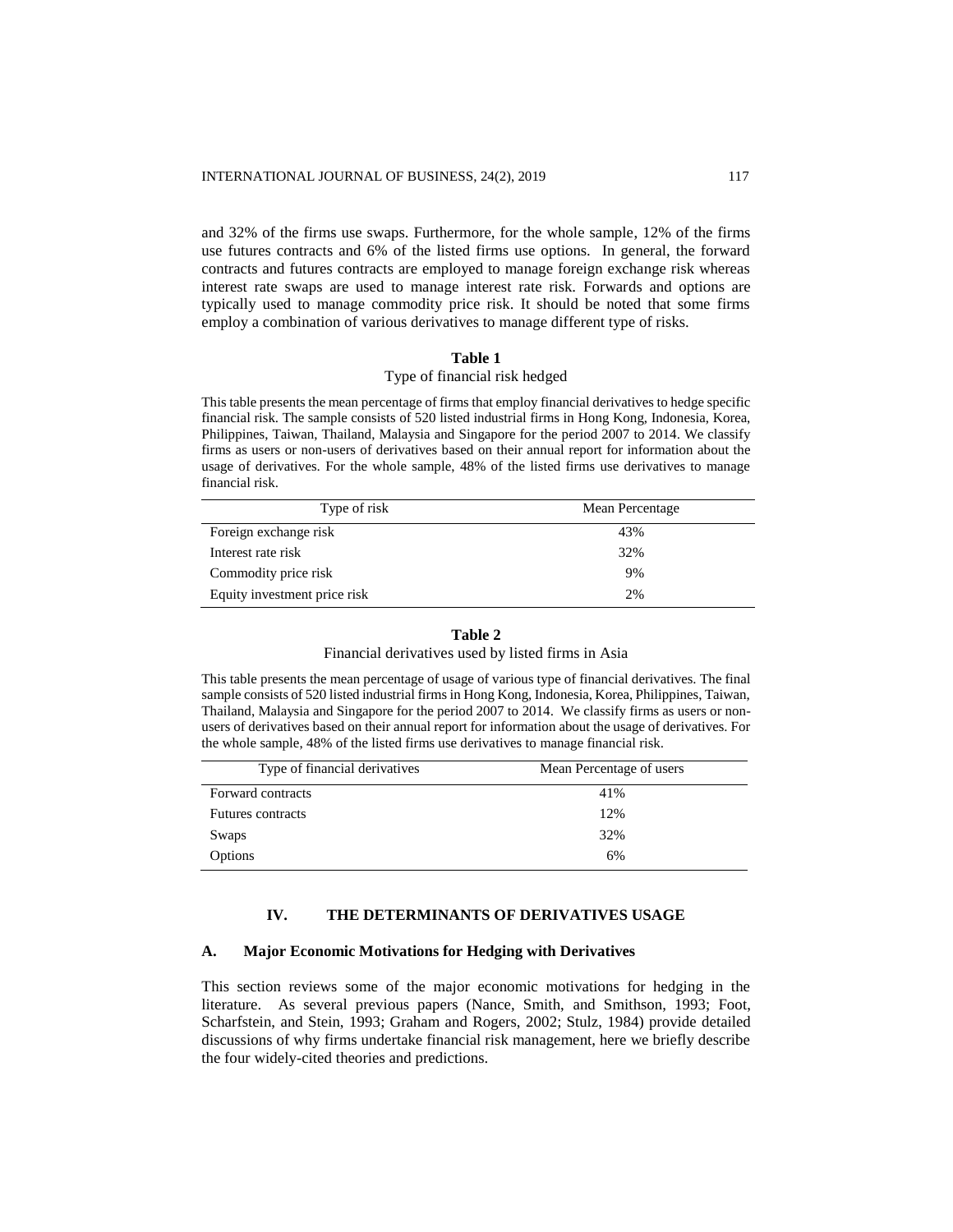## **1. Financial distress costs**

Financial distress costs refer to situations in which a firm's available liquidity is not sufficient to meet fixed payment obligations such as interest expense when they are due. Other economic financial distress costs include administrative costs, loss of tax shields, and under-exploitation of growth options (Froot, Scharfstein, and Stein, 1993). By reducing cash flow variability, hedging lowers the expected distress and bankruptcy costs (Smith and Stulz, 1985). These theories predict that firms with higher leverage, lower liquidity and shorter debt maturity are more likely to use derivatives to hedge financial risk.

## **2. Underinvestment**

High-growth firms that have greater investment opportunities tend to benefit more from the use of derivatives. Without hedging, these firms may find themselves in a situation where they have insufficient internal funds to finance profitable projects (Smith and Stulz, 1985). The use of derivatives can reduce the variation of future cash flow realisations, enabling high-growth firms to maintain sufficient internal funds to finance future profitable projects. Firms operating in volatile business environments, such as those involving fluctuating finished product prices or raw material costs, firms with high research and development expenditures and firms with high sales growth tend to benefit more from hedging their cash flow with derivatives.

The underinvestment problem is exacerbated when the growth options opportunities are short-lived (i.e., the remaining time to exercise the option is short). Hedging can add value by ensuring that the firm does not underinvest in positive net present value projects due to high financial constraints (Froot, Scharfstein, and Stein, 1993). Hedging can mitigate the underinvestment costs by reducing the volatility of the firm's cash flow and by coordinating the financing and investment policies.

## **3. Tax incentives**

The convexity of the corporate tax schedule (because of progressive corporate tax rates and the presence of tax shields) implies that hedging increases firm value by reducing the volatility of the taxable income stream (Smith and Stulz, 1985; Graham and Rogers, 2002). In particular, if firms do not reduce income volatility through hedging, then the exploitation of tax shields<sup>3</sup> may have to be postponed, reducing their present value of tax shields. These theories suggest that firms with high effective tax rates are more likely to hedge.

## **4. Managerial incentives**

In a levered firm, shareholders equity can be viewed as purchased call option on the firm (Jensen and Meckling, 1976). Thus, the value of managerial equity ownership (such as shares and stock options) is positively associated with firm-specific volatility. Hence, managers who intend to maximize shareholders wealth may have incentives to undertake less hedging so as to increase firm-specific volatility. On the other hand, large managerial equity ownership implies that managers have large undiversified personal financial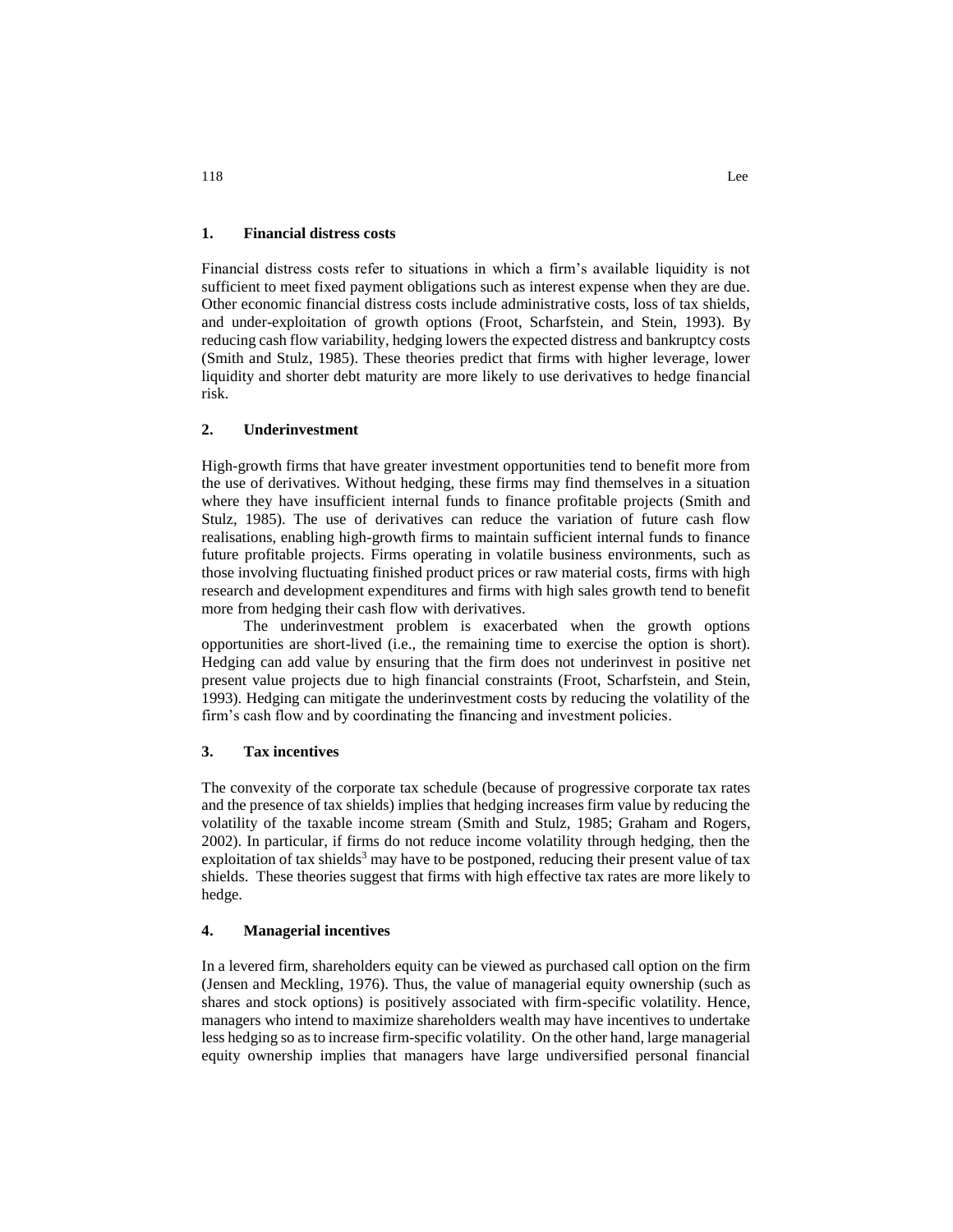wealth tied to the fortunes of the firm. Risk-averse managers can mitigate the effect their exposure to the firm by hedging even if this decision is not optimal for shareholders. These competing arguments suggest that the association between managerial incentives and hedging intensity, is ultimately, an empirical issue.

#### **B. Empirical Evidence on the Determinants of Derivatives Usage**

Table 3 presents the logit regression estimations for the determinants of derivatives usage. The dependent variable (DERIUSER) is a dummy variable that equals one if the firm uses derivatives and zero otherwise. We measure a firm's exposure to exchange risk with FCSALE (foreign sales as a percentage of total sales) and FCASSET (foreign assets as a percentage of total assets). We find that firms using derivatives are more exposed to exchange rate risk. Both the coefficients FCSALE and FCASSET are positive and significant at the 1% level. Thus, derivatives users have significantly more foreign sales as a percentage of total sales and foreign assets as a percentage of total assets. Hence, firms using derivatives are more exposed to exchange rate risk.

Prior studies (Purnanadam, 2008) posit that expected financial distress costs increase with leverage. We measure a firm's expected financial distress costs using LTDEBT (defined as liabilities divided by total assets). The coefficient on leverage is positive and statistically significant at the 1 % level, indicating that derivative users have higher debt. Prior studies (Froot, Scharfstein, and Stein, 1993) argue that access to liquidity can substitute risk management in mitigating financial distress costs. Our proxy for liquidity is QUICK (defined as sum of cash, receivables and marketable securities divided current liabilities). The coefficient on quick ratio is negative and statistically significant at the 5% level, indicating that derivative users have lower current liquidity. Hence, derivative users have significantly higher financial distress costs<sup>4</sup>, as measured by higher leverage and lower quick ratios.

Using the natural logarithm of total assets (LOGASSET) as a proxy for firm size, we find that derivatives users are larger than non-users. Results are qualitatively similar based on market value of equity as alternative proxy for firm size. This result is consistent with the notion that larger firms, with higher organizational complexity (such as many business segments) and higher geographic spread (such as operating in many countries) have greater exposure to financial risk. Furthermore, larger firms have the resources to set up risk management program, they have the collateral required by hedging counterparties and they face larger hedgeable risks (Allayannis and Wesron, 2001; Petersen and Thiagarajan, 2000; Purnanadam, 2008).

The coefficient on operating return on assets (ROA) is positive and significant at the 5% level. If derivatives are used for hedging purposes and firms with higher operating profitability have lower expected costs of financial distress, our result suggests that firms with high pre-hedging exposure are more likely to use derivatives.

The coefficient on SALECHG (sales growth) is positive and significant at the 1% level, indicating that high growth firms are more likely to hedge. This result is consistent with notion that derivatives can reduce the variation of future cash flow realisations and thus, enhance the ability of high-growth firms to maintain sufficient internal funds to finance future net present value projects. In other words, hedging mitigates the risk of underinvestment in potential profitable projects.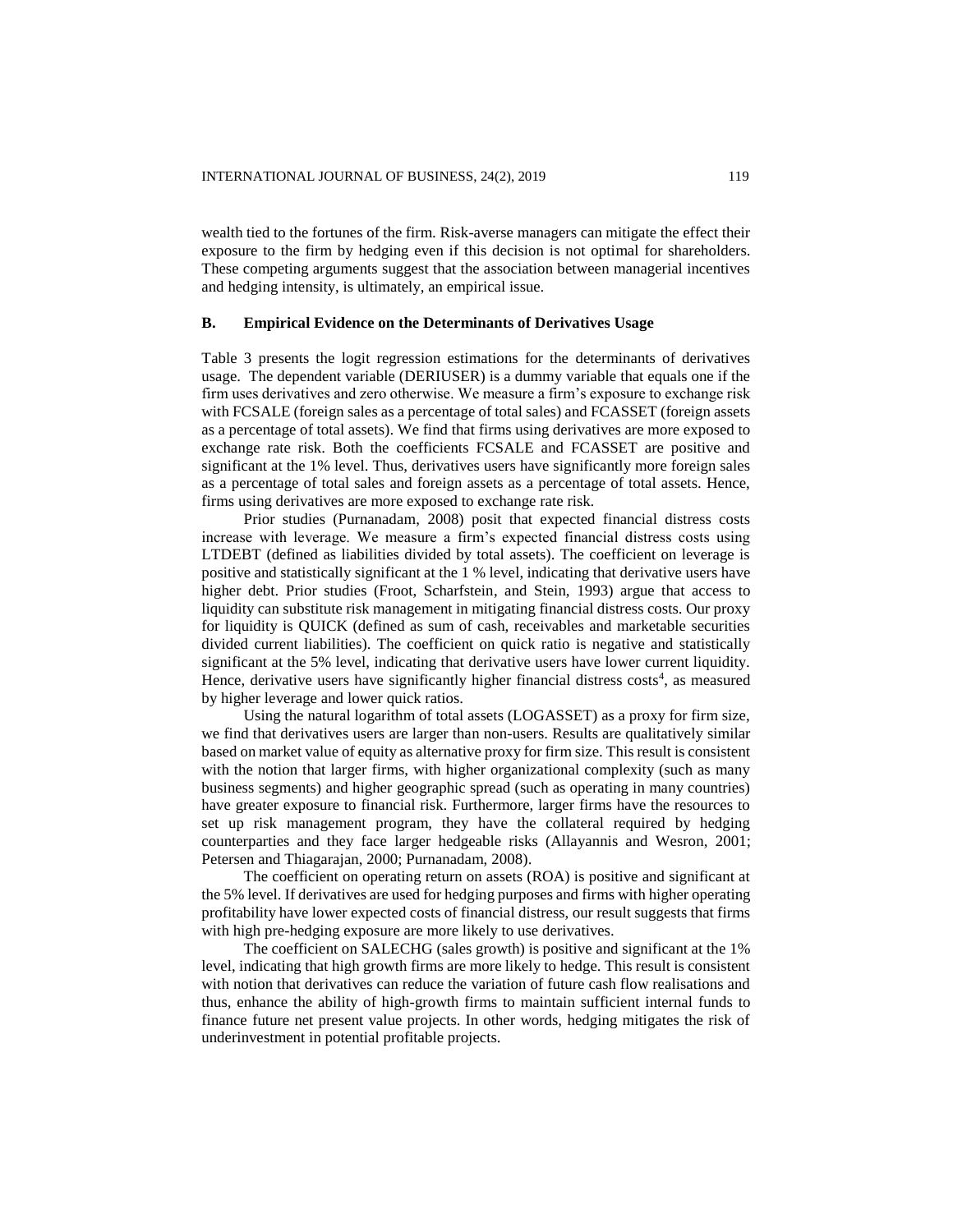#### **Table 3**

#### Logit regression estimations for the determinants of derivatives usage

This table presents logit regressions of derivatives usage on firm characteristics. The dependent variable (DERIUSER) is a dummy variable that equals one if the firm uses derivatives and zero otherwise. FCSALE is foreign sales as a percentage of total sales. FCASSET is the foreign assets as a percentage of total assets. LTDEBT is total liabilities divided by total assets. QUICK is the quick ratio computed as the sum of cash, receivables and marketable securities divided current liabilities. LOGASSET is the natural logarithm of total assets. ROA is net income after tax divided by total assets. TAX is the effective tax rate computed as total current tax expense and deferred tax expense divided by net income before tax. SALECHG is the annual sales growth. MOWN is managerial common equity ownership at the end of the fiscal year. Standard errors are clustered by firm and year.  $\overset{*}{\cdot}$ ,  $\overset{***}{\cdot}$  and  $\overset{***}{\cdot}$  denote statistical significance at the 10%, 5%, and 1% levels respectively. p-values are in parentheses.

| Intercept         | 1.057            |
|-------------------|------------------|
|                   | $(<0.01)$ ***    |
| <b>FCSALE</b>     | 0.582            |
|                   | $(<0.01)$ ***    |
| <b>FCASSET</b>    | 0.316            |
|                   | $(\le 0.01)$ *** |
| <b>LTDEBT</b>     | 0.452            |
|                   | $(<0.01)$ ***    |
| <b>QUICK</b>      | $-0.167$         |
|                   | $(0.04)$ **      |
| <b>ROA</b>        | 0.034            |
|                   | $(0.03)$ **      |
| <b>LOGASSET</b>   | 0.718            |
|                   | $(<0.01)$ ***    |
| <b>SALECHG</b>    | 0.259            |
|                   | $(<0.01)$ ***    |
| <b>TAX</b>        | 0.009            |
|                   | (0.23)           |
| <b>MOWN</b>       | 0.021            |
|                   | $(0.10)^*$       |
| Country controls  | Yes              |
| Year controls     | Yes              |
| Industry controls | Yes              |
| Pseudo $R^2$      | 0.243            |

The coefficient TAX is positive but statistically insignificant at the 10% level, indicating that tax motivation is not a major determinant of derivatives usage in Asia. In addition, the coefficient on managerial ownership (MOWN) is positive and marginally significant at the 10% level. Hence, there is some weak evidence higher managerial equity ownership is associated with higher intensity of hedging.

As robustness tests, we employ four alternative measures of derivatives usage: (i) notional amount of financial derivatives by annual sales; (ii) net fair value of financial derivatives divided by annual sales; (iii) notional amount of financial derivatives by total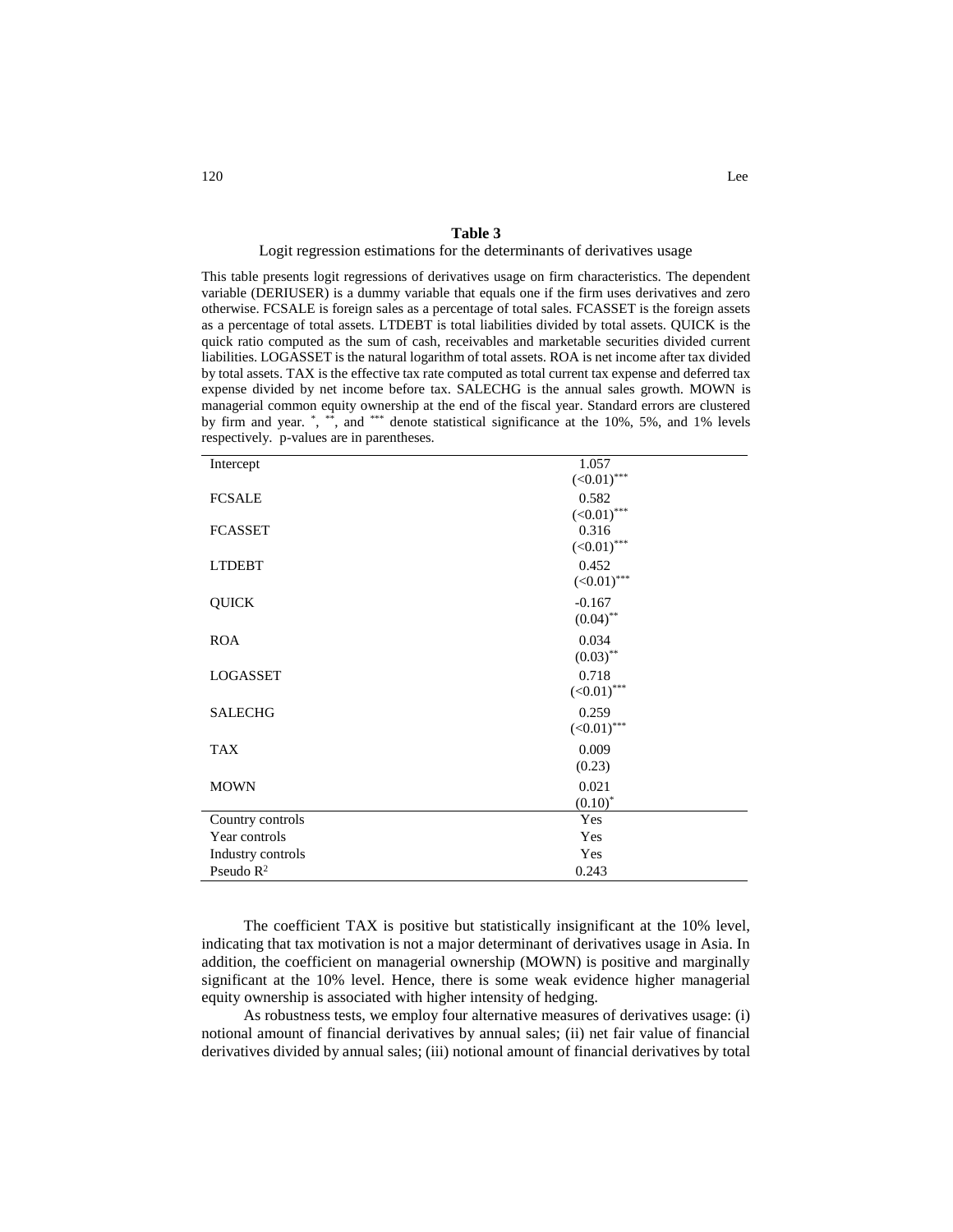assets; and (iv) net fair value of financial derivatives divided by total assets. Our results are qualitatively similar. Overall, our results suggest that firms are more likely to hedge in response to financial distress costs, growth options, investment opportunities, and future cash flow needs.

#### **V. ASSOCIATION BETWEEN DERIVATIVES USAGE AND FIRM VALUE**

#### **A. Main Results**

We employ the following model to test the association between firm valuation and derivatives usage:

TOBINQ =  $\beta_0 + \beta_1$ DERIUSER +  $\beta_2$ LNASSET +  $\beta_3$ DEBT +  $\beta_4$ ROA +  $\beta_5$ SALECHG +  $\beta_6$ NETPPE +  $\beta_7$ NSEG + Country Dummies + Industry Dummies + Year Dummies (1)

Following prior studies (Berger and Ofek, 1995; Allayannis and Weston, 2001; Lee, Lev, and Yeo, 2008), our measure of firm valuation is the ratio of market value of equity to book value of equity at the end of the fiscal year. Prior studies find that various firm characteristics affect firm value. These characteristics include the size of the firm, profitability, future growth opportunities, leverage, and business diversification. We control for firm size by including the natural logarithm of book assets (LNASSET). We include leverage (DEBT) to controls for possible capital structure differences that may influence a firm's Tobin's Q. The operating income-to-asset (ROA) variable provides a measure of the firm's profitability and annual sales growth (SALEHG) provides a measure of growth opportunities. Previous studies document that TOBIN Q is positively associated with operating income-to-sales and sales growth. We control for asset tangibility by including the ratio of property, plant and equipment to assets (NETPPE). To control for the effect of corporate diversification on firm valuation, we include the number of business segment (NSEG). In our model, we also include country dummy variables to control for country effects, industry dummy variables to control for country effects, and year dummy variables to control for time effects.

Table 4 presents the regressions of firm valuation on derivatives usage and various firm characteristics. In Column (1), the coefficient on the dummy variable on derivative usage (DERIUSER) is positive and significant at the 1% level. This result suggests that firm valuation is positively associated with derivative usage. In terms of economic significance, this result suggests that derivative usage is associated with an increase market value of US\$ 26 million, representing 2% of equity valuation.

In column (2), we employ another proxy for the intensity of derivative usage – the ratio of the net absolute fair value of derivatives divided by total assets (HEDGEINT). The coefficient HEDGEINT is positive and statistically significant at the 1% level. This result suggests that firm valuation is positively associated with the intensity of derivative usage. In terms of economic significance, a one-standard deviation increase in net absolute fair value of derivatives divided by total assets is associated with an increase market value of US\$74 million, representing 5% of equity valuation. Thus, the economic benefits of derivatives are substantial relative to the size of the company.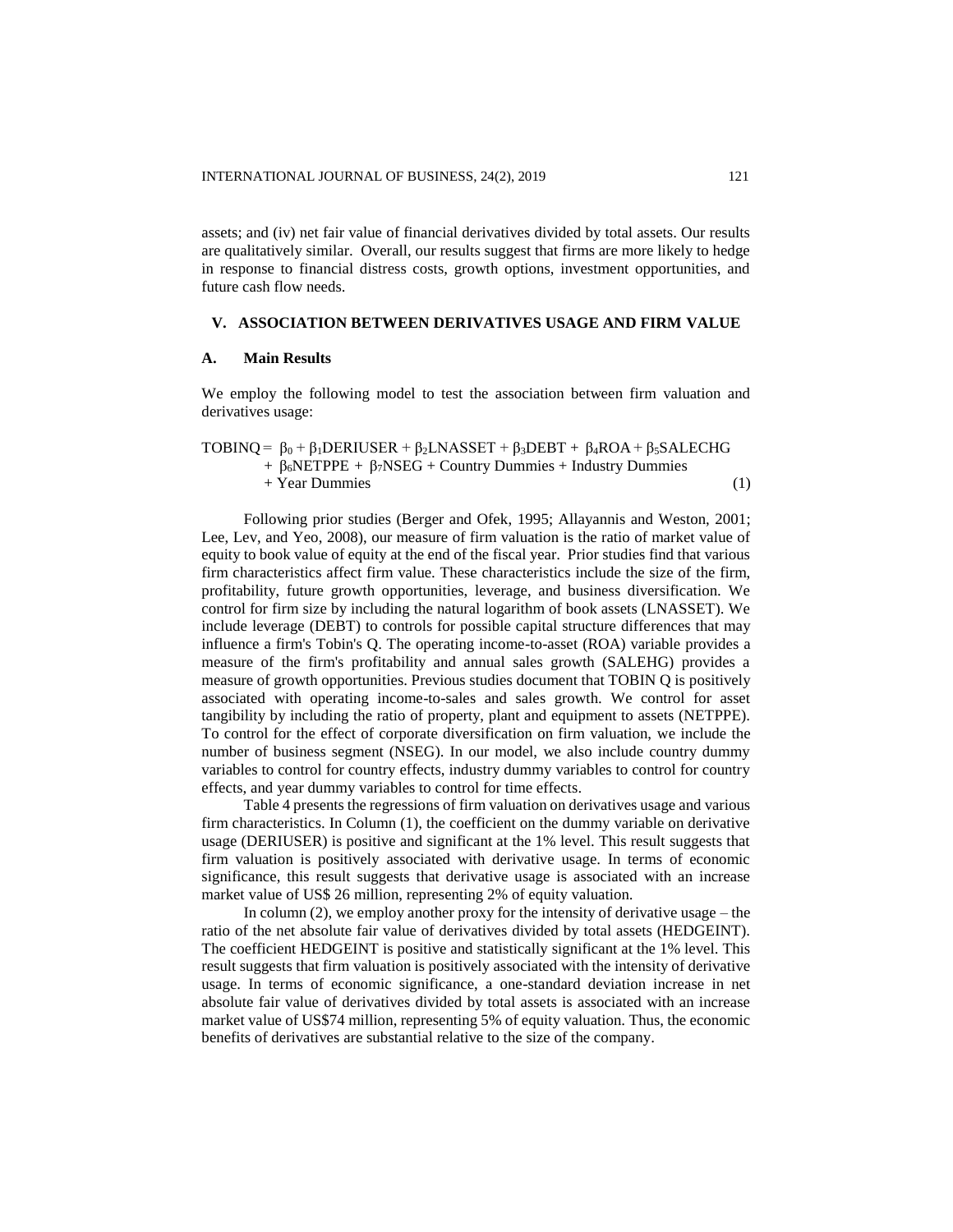In results (not tabulated), we find the positive association between value creation and derivatives usage is stronger in markets with robust enforcement of shareholder rights such as Malaysia, and Singapore. Moreover, industries with high capital expenditure intensity and high exposure to volatility in foreign exchange rates, such as the chemical, manufacturing and oil industries, also tend to benefit more from the use of derivatives.

#### **B. The Role of Corporate Governance Structures**

Corporate governance structures consist of mechanisms in which firms ensure the suppliers of external debt and equity capital obtain a reasonable rate of return on their invested capital. Firms with strong governance structures, such as a high proportion of independent directors on the board, strong accounting and finance expertise on the risk management committees, and separation of the chief executive and chairman positions, are likely to have less agency costs between managers and shareholders (Jensen and Meckling, 1976). Thus, we predict that strong governance structures promote the likelihood that a company will use derivatives for value-enhancing hedging activities, instead of speculative ones that can destroy shareholder value. They help ensure that senior executives are effectively monitored, discouraging them from using derivatives for speculative reasons<sup>5</sup>.

In Table 4 column (2), we also examine whether corporate governance structures affect the association between firm valuation and derivatives usage. We include an interaction term between a corporate governance index<sup>6</sup> and derivatives usage (HEDGEINT \* CG). The interaction term between a corporate governance index and derivatives usage is positive and significant at the 5% level. This result indicates that the positive association between firm valuation and derivatives usage is stronger in firms with stronger corporate governance structures. Thus, in well-governed firms with lower agency costs and monitoring problems, derivatives have a more pronounced positive effect on firm valuation.

Indeed, in many cases where derivatives led to massive value destruction, corporate governance structures were weak, with poor board independence, low accounting and finance expertise on their risk management committees, and a dominant top management team that overrides risk management controls. Using survey data, Geczy, Mitton and Schrand (2007) document that firms with weak internal governance structures are more likely to indicate that they "take a view" (i.e., speculate) on interest rate and currency movements with derivatives. Hull (2008) shows how derivatives speculation and abuse can lead to large financial losses in large corporations such as Barings, Sumitomo, Long Term Capital Management, Midland Bank and National Westminister Bank.

#### **C. Are Derivatives More Beneficial During Economic Downturn?**

During 2008 and 2009, many countries experienced economic downturn. Global equity market declined sharply in this period. The economic recession and global financial crisis led to an increase in corporate bankruptcies and a decrease in new and seasoned equity issuances. Thus, if the main objective of financial risk management is to reduce the probability of financial distress, then firms that employ derivatives to manage risk are likely to have experienced significant benefits during this period of economic downturn.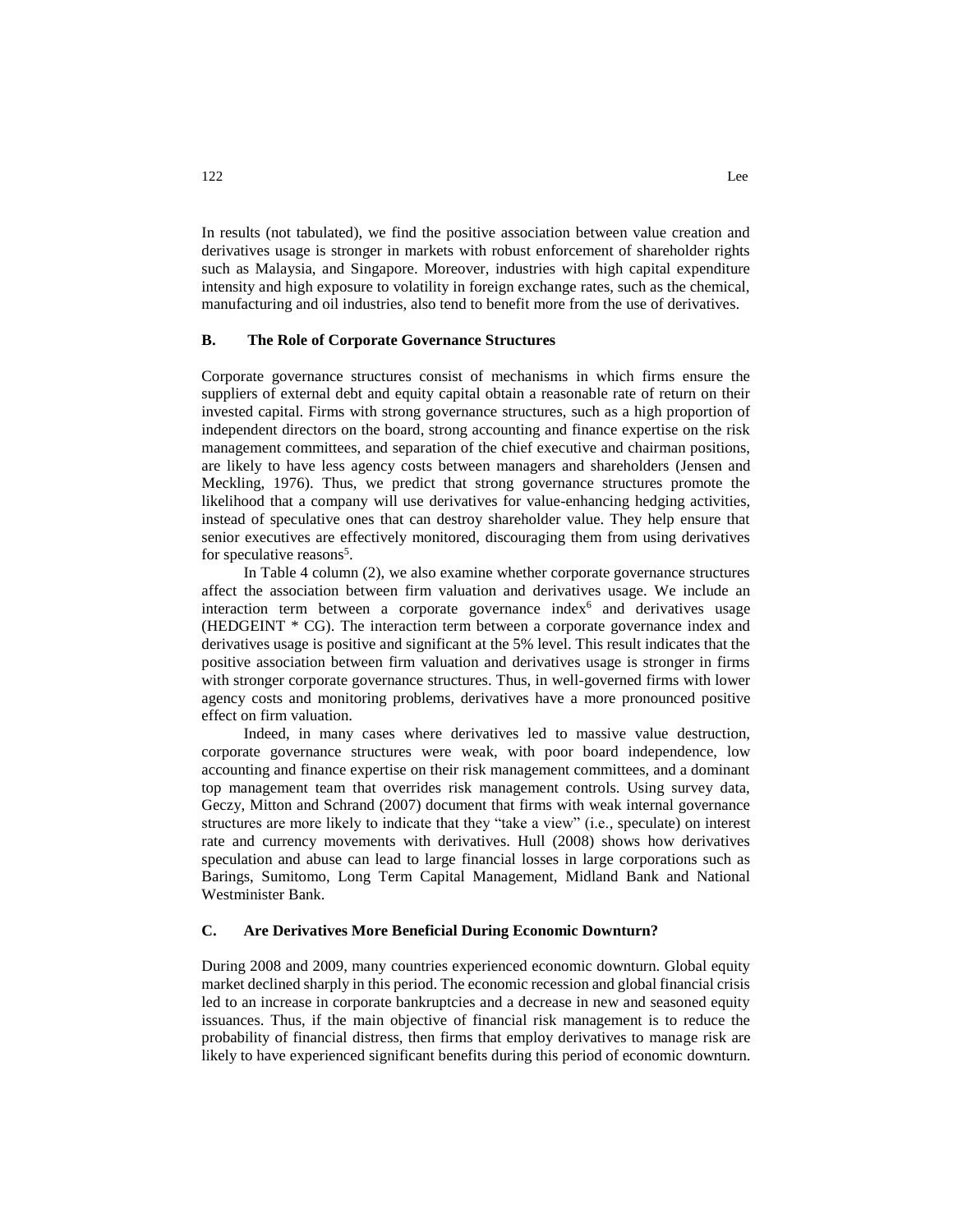#### **Table 4**

## Regression of firm valuation on derivative usage

This table presents the estimation results of the regression of firm valuation on derivative usage. The dependent variable (TOBINQ) is computed as the market value of common equity plus book value of liabilities divided by total assets. DERIUSER is a dummy variable that equals one if the firm uses derivatives and zero otherwise. HEDGEINT is hedging intensity defined as the absolute notional amount of derivatives divided by total assets. CG is the corporate governance index with higher scores denoting stronger corporate governance. DOWN is a dummy variable for economic downturn that equals one for year 2008 and year 2009 and zero otherwise. LOGASSET is the natural logarithm of total assets. ROA is net income after tax divided by total assets. TAX is the effective tax rate computed as total current tax expense and deferred tax expense divided by net income before tax. SALECHG is the annual sales growth. LTDEBT is total liabilities divided by total assets. NETPPE is the ratio of property, plant and equipment to total assets. NSEG is the number of business segment. In all models, we include country dummy variables to control for country effects, industry dummy variables to control for country effects, and year dummy variables to control for time effects. Standard errors are clustered by firm and year. \*, \*\*, and \*\*\* denote statistical significance at the 10%, 5%, and 1% levels respectively. t-statistics are in parentheses.

|                   | 1             | $\overline{2}$ | 3             |
|-------------------|---------------|----------------|---------------|
| Intercept         | 2.974         | 4.081          | 3.165         |
|                   | $(3.87)$ ***  | $(4.75)$ ***   | $(4.91)$ ***  |
| <b>DERIUSER</b>   | 0.021         |                |               |
|                   | $(3.14)$ ***  |                |               |
| <b>HEDGEINT</b>   |               | 0.429          | 0.318         |
|                   |               | $(2.98)$ ***   | $(2.61)$ ***  |
| HEDGEINT*CG       |               | 0.117          |               |
|                   |               | $(2.03)$ **    |               |
| CG                |               | 0.253          |               |
|                   |               | $(2.71)$ ***   |               |
| HEDGEINT*DOWN     |               |                | 0.397         |
|                   |               |                | $(2.04)$ **   |
| <b>DOWN</b>       |               |                | $-0.802$      |
|                   |               |                | $(-3.49)$ *** |
| LOGASSET          | $-0.219$      | $-0.332$       | $-0.416$      |
|                   | $(-2.66)$ *** | $(-3.41)$ ***  | $(-3.09)$ *** |
| <b>DEBT</b>       | $-0.715$      | $-0.675$       | $-0.589$      |
|                   | $(-3.25)$ *** | $(-2.87)$ ***  | $(-2.73)$ *** |
| <b>ROA</b>        | 0.974         | 1.213          | 0.716         |
|                   | $(4.21)$ ***  | $(3.37)$ ***   | $(2.80)$ ***  |
| <b>SALECHG</b>    | 0.708         | 0.413          | 0.629         |
|                   | $(2.13)$ **   | $(2.88)$ ***   | $(2.02)$ **   |
| <b>NETPPE</b>     | 0.113         | 0.063          | 0.044         |
|                   | $(2.01)$ **   | $(1.80)$ *     | (1.15)        |
| <b>NSEG</b>       | $-0.065$      | $-0.043$       | $-0.017$      |
|                   | $(-1.42)$     | $(-1.21)$      | $(-0.85)$     |
| Country controls  | Yes           | Yes            | Yes           |
| Year controls     | Yes           | Yes            | Yes           |
| Industry controls | Yes           | Yes            | Yes           |
| Adjusted $R^2$    | 8.9%          | 12.3%          | 7.1%          |
|                   |               |                |               |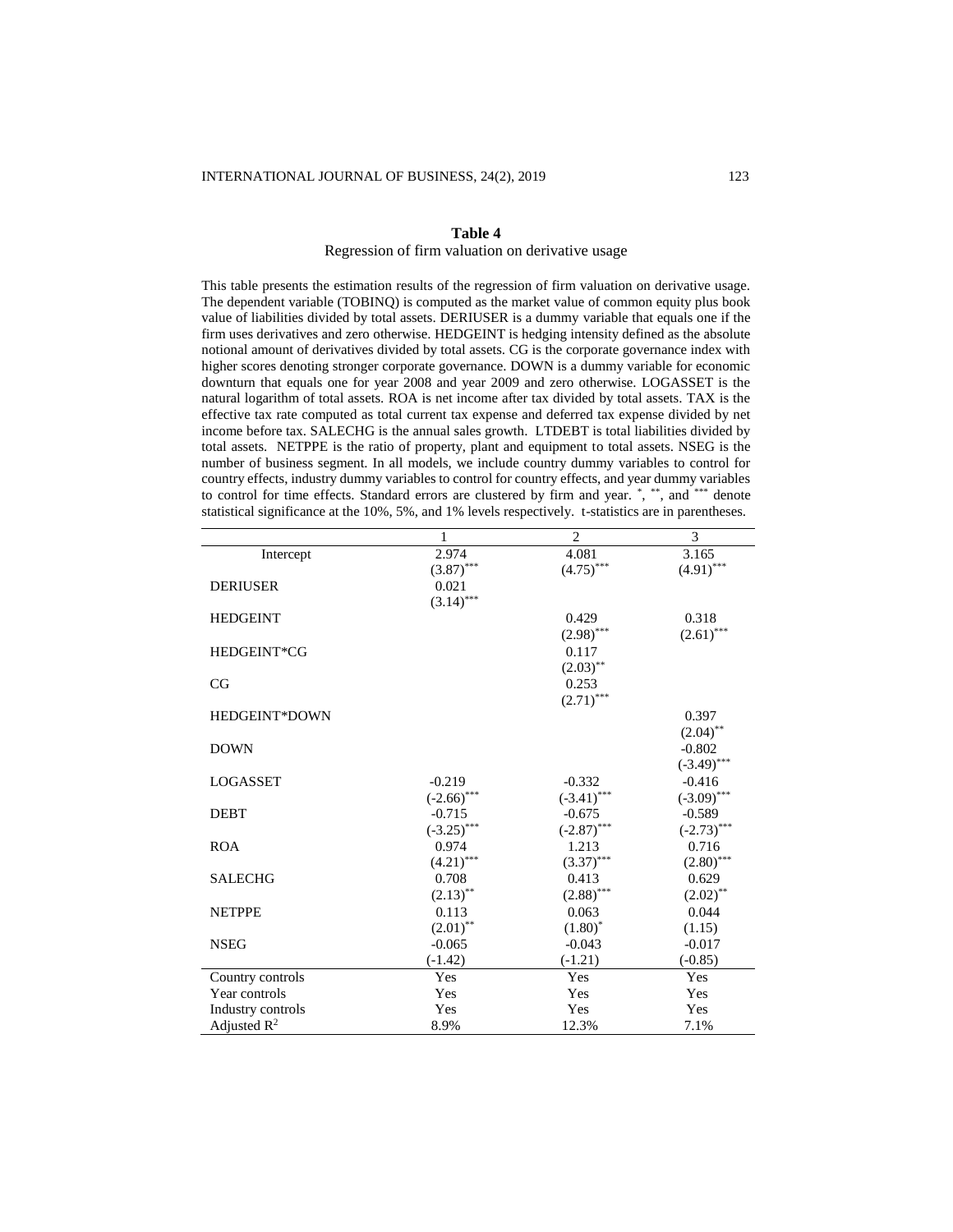We test this prediction by examining whether the association between firm valuation and derivatives usage for risk management differs between economic downturn and economic upturn. Table 4 column (3) presents the results of this analysis. The variable DOWN is a dummy variable that equals one in the years of economic downturn (which are year 2008 and year 2009) and zero otherwise. The coefficient DOWN is negative and statistically significant, indicating that firms have lower valuation during the years of economic downturn. Consistent with our prediction, the interaction between derivative usage and years of economic downturn (HEDGEINT \* DOWN) is positive and statistically significant at the 5% level. This result indicates that the negative association between firm valuation and years of economic downturn is mitigated by derivative usage. In other words, relative to non-users of derivatives, firms that use derivatives have higher valuation during the period of economic downturn. We interpret our result as implying that firms that employ derivatives to hedge financial risk have a higher probability of experiencing benefits (such as lower financial distress costs) during the period of economic downturn. More generally, our result is consistent with the conjecture that derivatives that destroyed shareholder value during the 2008-2009 economic downturn are those mainly held by the financial firms. In contrast, there are relatively fewer instances of value-destroying derivatives in non-financial firms during the economic downturn.

## **VI. DERIVATIVES AND FIRM RISK**

This section examines the association between derivatives usage and firm risk. We employ three measures of firm risk: (i) volatility of operating cash flow, (ii) volatility of return on assets and (iii) standard deviation of stock returns.

Table 5 presents the regressions of firm risk on derivatives usage. In column (1), the dependent variable is the standard deviation operating cash flow divided by total assets in the past five years (SIGMAOCF). The coefficient DERIUSER is negative and statistically significant at the 1% level, indicating that derivative users have lower operating cash flow volatility that is almost 9% lower than that of non-users of derivatives. In column (2), the dependent variable is the standard deviation of return on assets in the past five years (SIGMAROA). The coefficient DERIUSER is negative and statistically significant at the 5% level, indicating that derivative users have lower return on assets (profitability) volatility that is almost 4% lower than that of non-users of derivatives. In column (3), the dependent variable is the standard deviation of daily stock returns in the past year (SIGMARET). The coefficient DERIUSER is negative and statistically significant at the 5% level, indicating that stock return volatility of derivative users is about 7% lower than the stock return volatility of non-users of derivatives.

Collectively, our results suggest firms reduce cash flow risk, profitability volatility and stock return risk substantially via financial risk management with derivatives. In other words, smoothness and predictability of cash flows and earnings are important reasons that firms hedge with derivatives. Lower firm risk may indicate that hedging with financial derivatives reduces a firm's cost of capital and thus the economic profitability of the firm. This explains and reinforces our prior result that derivative users have higher firm valuation.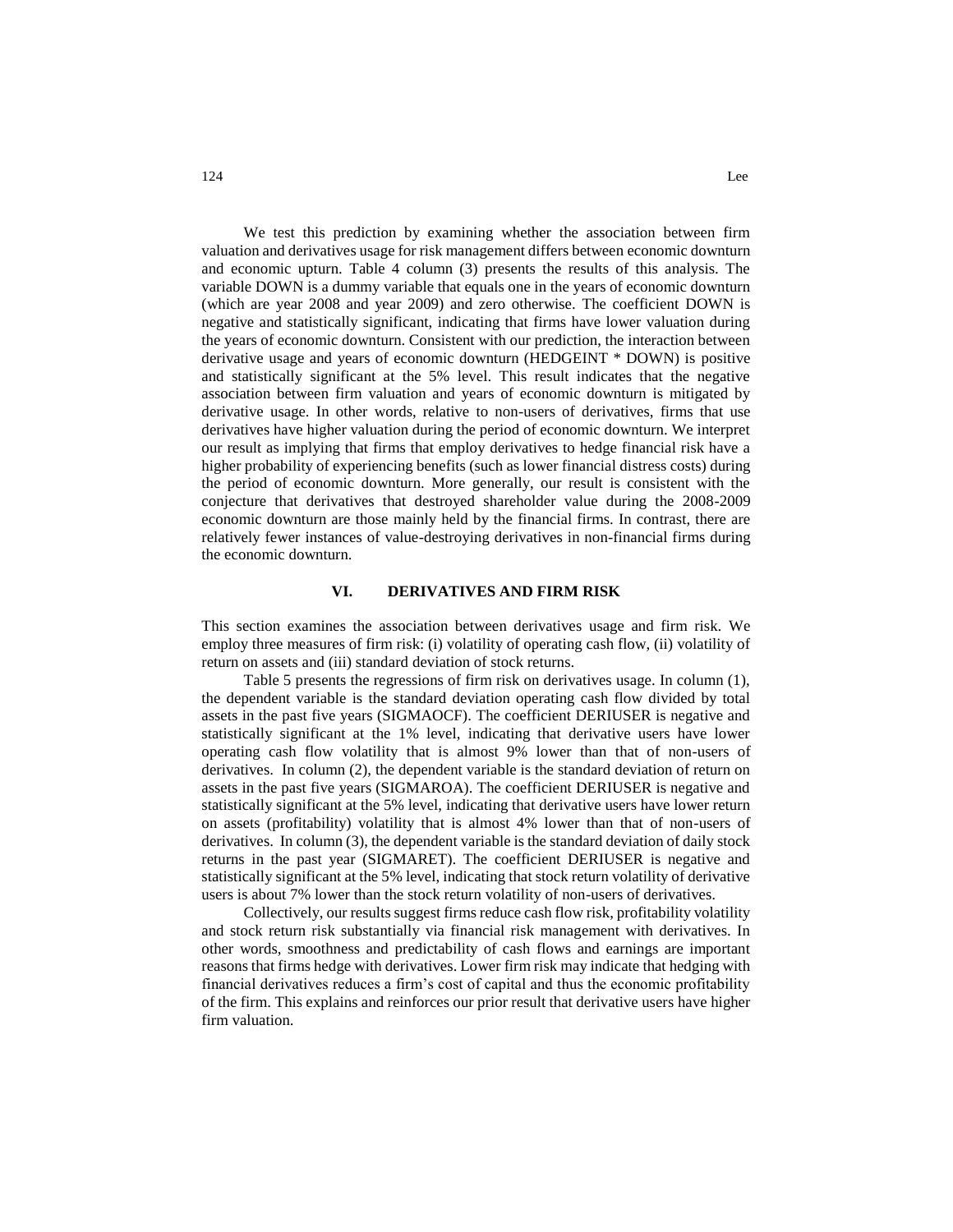#### **Table 5**

#### Regression of firm risk on derivatives usage

This table presents the estimation results of the regression of firm risk on derivative usage. In column (1), the dependent variable is the standard deviation operating cash flow divided by total assets in the past five years (SIGMAOCF). In column (2), the dependent variable is the standard deviation of return on assets in the past five years (SIGMAROA). In column (3), the dependent variable is the standard deviation of daily stock returns in the past year (SIGMARET). DERIUSER is a dummy variable that equals one if the firm uses derivatives and zero otherwise. The control variables are as follows. LOGASSET is the natural logarithm of total assets. ROA is net income after tax divided by total assets. SALECHG is the annual sales growth. LTDEBT is total liabilities divided by total assets. In all models, we include country dummy variables to control for country effects, industry dummy variables to control for country effects, and year dummy variables to control for time effects. Standard errors are clustered by firm and year. \* , \*\*, and \*\*\* denote statistical significance at the 10%, 5%, and 1% levels respectively. t-statistics are in parentheses.

|                         |                 | 2                      | 3               |
|-------------------------|-----------------|------------------------|-----------------|
| Dependent variable      | <b>SIGMAOCF</b> | <b>SIGMAROA</b>        | <b>SIGMARET</b> |
| Intercept               | 1.923           | 0.873                  | 1.826           |
|                         | $(4.17)$ ***    | $(3.91)$ ***           | $(4.05)$ ***    |
| <b>DERIUSER</b>         | 0.087           | 0.043                  | 0.072           |
|                         | $(2.57)$ ***    | $(2.02)$ <sup>**</sup> | $(2.05)$ **     |
| <b>LOGASSET</b>         | $-0.615$        | $-0.713$               | $-0.587$        |
|                         | $(-3.14)$ ***   | $(-2.69)$ ***          | $(-3.11)$ ***   |
| ROA                     | 0.062           | 0.301                  | 0.294           |
|                         | $(2.04)$ **     | $(2.52)$ ***           | $(2.67)$ ***    |
| <b>SALECHG</b>          | 0.059           | 0.097                  | 0.061           |
|                         | $(2.75)$ ***    | $(2.81)$ ***           | $(2.52)$ ***    |
| <b>LTDEBT</b>           | 0.392           | 0.238                  | 0.417           |
|                         | $(2.93)$ ***    | $(2.75)$ ***           | $(2.90)$ ***    |
| Country controls        | Yes             | Yes                    | Yes             |
| Year controls           | Yes             | Yes                    | Yes             |
| Industry controls       | Yes             | Yes                    | Yes             |
| Adjusted $\mathbb{R}^2$ | 6.8%            | 7.2%                   | 5.1%            |

#### **VII. DERIVATIVES AND CAPITAL EXPENDITURE INVESTMENTS**

Our previous findings suggest that hedging increases firm valuation and hedging reduces volatility of cash flow. Hedged cash flows can support firm's capital expenditure planning decisions such as capital investments that are planned years in advance when it is difficult to predict its cash flows or access to external financing (Carter, Simkins and Rogers (2006)). This section examines whether financial hedging programs shape the firms' capital expenditure investments. We employ the following model to examine the effect of derivatives on capital expenditure:

 $CAPEX = \beta_0 + \beta_1 DERIUSER + \beta_2LNASSET + \beta_3DEBT + \beta_4CFFO + \beta_5 SALECHG$ + Country Dummies + Industry Dummies + Year Dummies (2)

The dependent variable CAPEX is defined as capital expenditure divided by lagged total assets. The main test variable is derivative usage (DERIUSER). Based on prior studies on corporate investment (Kaplan and Zingales, 1997), we identify several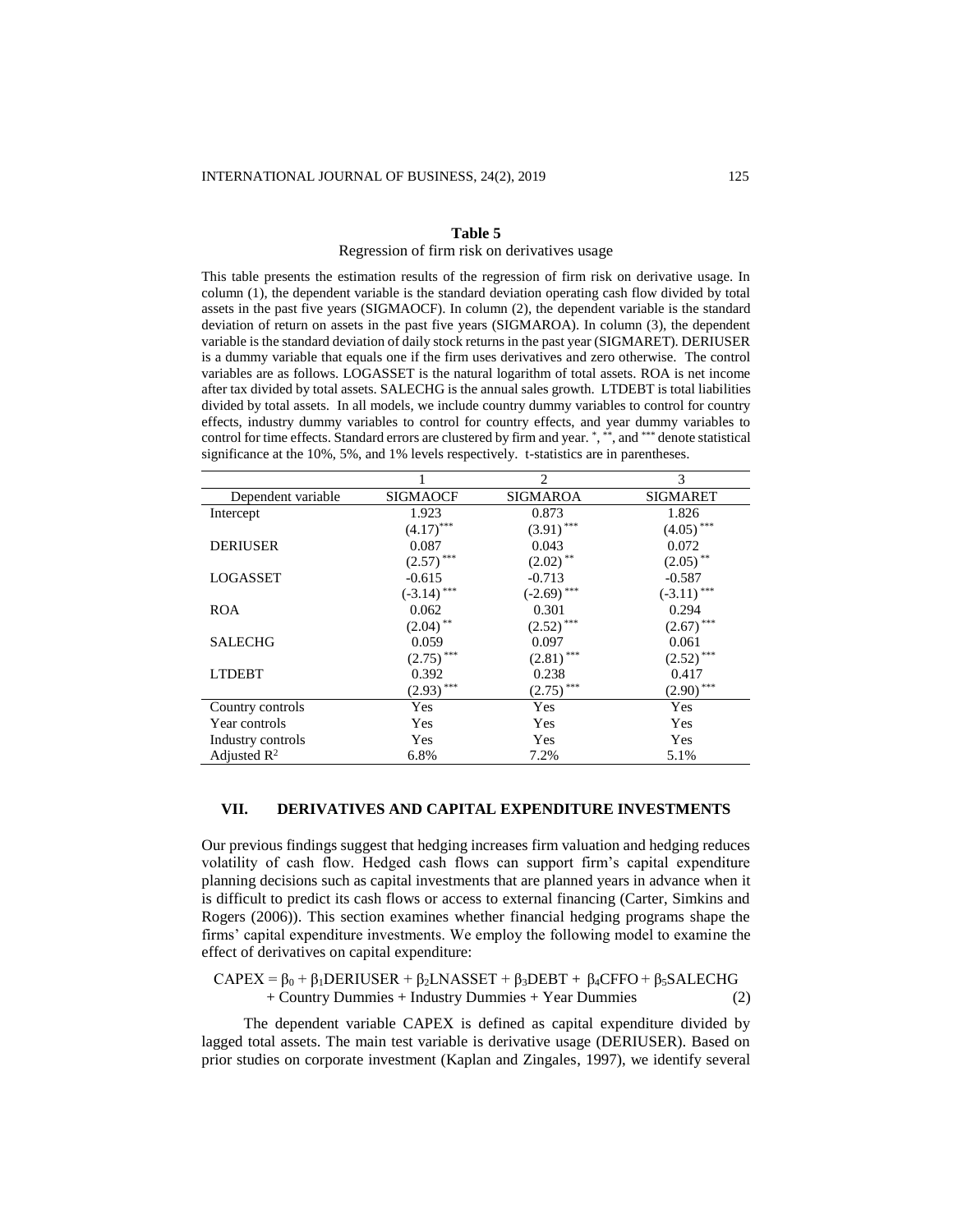determinants of capital expenditures. We control for firm size by including the natural logarithm of book assets (LNASSET). We include leverage (DEBT) to control for capital structure differences that may affect a firm's capital expenditures. The operating cash flow divided by lagged total assets (CFFO) provides a measure of the firm's internal funds and annual sales growth (SALEHG) provides a measure of growth opportunities. Previous studies document that capital expenditures are positively associated with operating cash flow and growth opportunities. In our model, we also include country dummy variables to control for country effects, industry dummy variables to control for country effects, and year dummy variables to control for time effects.

Table 6 presents the estimation results of our regressions of capital expenditure on derivative usage. In Column (1), the coefficient on the dummy variable on derivative usage (DERIUSER) is positive and significant at the 5% level. This result suggests that firms that use derivatives are able to invest more than non-users of derivatives. In terms of economic significance, this result suggests that being a derivative user increases a firm's capital expenditure by 6% relative to a non-user.

#### **Table 6**

## Regression of capital expenditure investments

This table presents the estimation results of the regression of capital expenditure investments on derivative usage. The dependent variable (CAPEX) is computed as capital expenditure divided by lagged total assets. DERIUSER is a dummy variable that equals one if the firm uses derivatives and zero otherwise. HEDGEINT is hedging intensity defined as the absolute notional amount of derivatives divided by total assets. The control variables are as follows. LOGASSET is the natural logarithm of total assets. CFFO is operating cash flow divided by lagged total assets. LTDEBT is total liabilities divided by total assets. In all models, we include country dummy variables to control for country effects, industry dummy variables to control for country effects, and year dummy variables to control for time effects. Standard errors are clustered by firm and year. \*, \*\*, and \*\*\* denote the 10%, 5%, and 1% levels respectively. t-statistics are in parentheses.

|                         |              | $\overline{2}$ |
|-------------------------|--------------|----------------|
| Intercept               | 2.174        | 1.849          |
|                         | $(3.29)$ *** | $(3.05)$ ***   |
| <b>DERIUSER</b>         | 0.061        |                |
|                         | $(2.03)$ **  |                |
| <b>HEDGEINT</b>         |              | 0.079          |
|                         |              | $(2.86)$ ***   |
| LOGASSET                | 0.009        | 0.025          |
|                         | (1.04)       | (1.12)         |
| <b>SALECHG</b>          | 0.029        | 0.087          |
|                         | $(2.78)$ *** | $(2.79)$ ***   |
| <b>LTDEBT</b>           | $-0.012$     | $-0.017$       |
|                         | $(-1.08)$    | $(-1.15)$      |
| <b>CFFO</b>             | 0.043        | 0.051          |
|                         | $(2.72)$ *** | $(2.61)$ ***   |
| <b>SALECHG</b>          | 0.049        | 0.053          |
|                         | $(2.81)$ *** | $(2.66)$ ***   |
| Country controls        | Yes          | Yes            |
| Year controls           | Yes          | Yes            |
| Industry controls       | Yes          | Yes            |
| Adjusted $\mathbb{R}^2$ | 9.5%         | 11.7%          |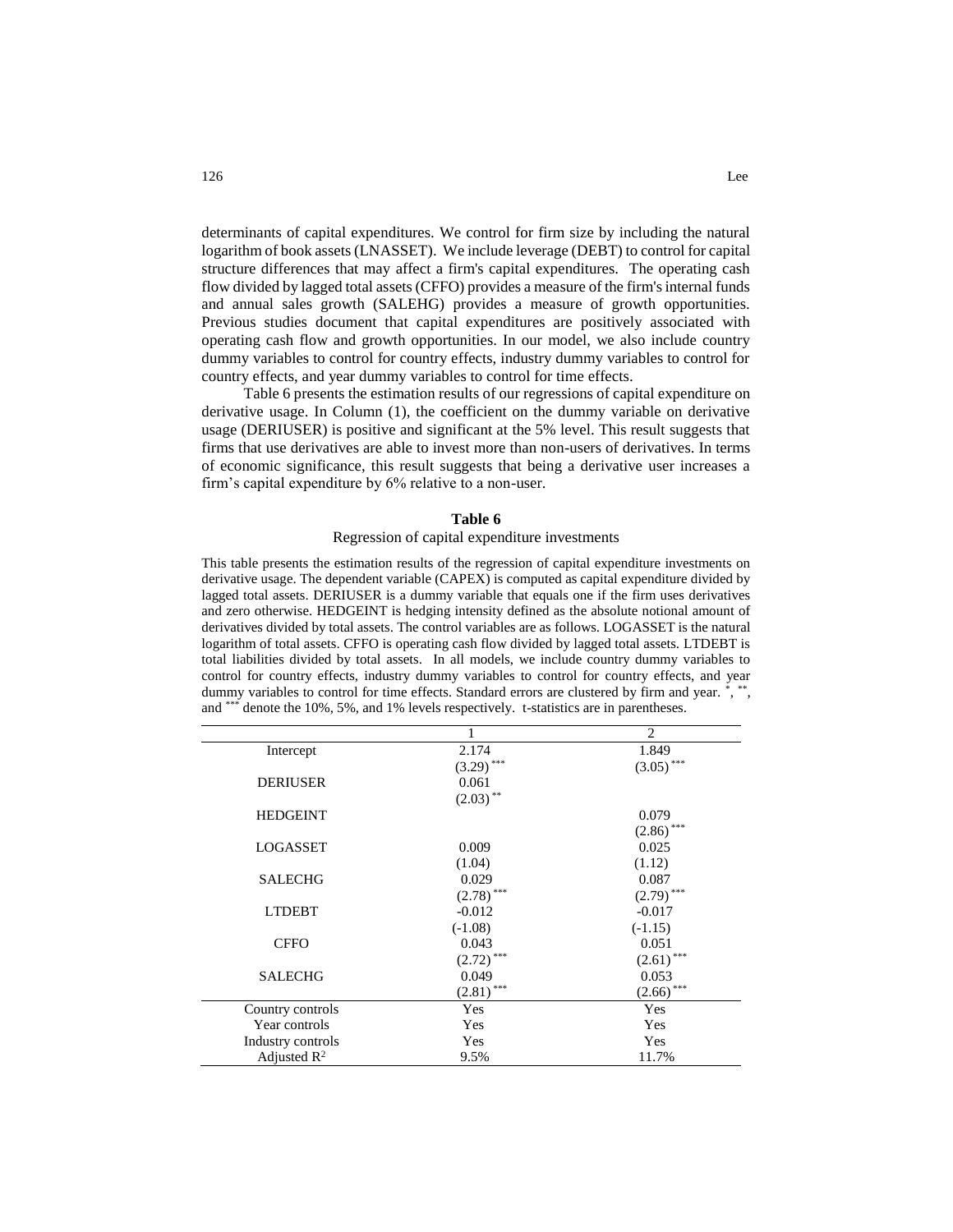In column (2), we focus on the sub-sample of firms that use financial derivatives. Our test variable to measure the intensity of derivatives usage is the ratio of the net absolute fair value of derivatives divided by total assets (HEDGEINT). The coefficient HEDGEINT is positive and statistically significant at the 1% level. This result suggests that capital expenditure is positively associated with the intensity of derivative usage. In terms of economic significance, this result suggests that being an average hedger increases the firm's investment by about 13% relative to the sample mean of annual investments.

## **VIII. DERIVATIVES AND COST OF DEBT**

This section examines the association between derivatives usage and cost of debt. Table 7 presents the regression of cost of debt on derivative usage. The dependent variable is the cost of debt (COSTDEBT) which is computed as interest expense divided by longterm debt. The coefficient HEDGEINT is negative and statistically significant at the 1% level. In terms of economic significance, a one-standard deviation increase in the hedging intensity leads to a 1.4% reduction in interest expense. Relative to the average cost of debt of 6%, this represents a 18% reduction. Thus, hedging has a strong impact on cost of debt.

To gain additional insight into these effects, we also examine a sub-sample of firms with floating rate debt. If these firms do not hedge, an increase in borrowing rates will increase the interest expense on their floating rate debt, which eventually reduces net profit. Sensitivity analysis indicates that net profit can be reduced by up to 4 per cent for every 1 percentage point rise in interest rates. We find that about 33 per cent of the firms with substantial floating rate debt attempt to hedge interest rate risk by using an interest rate swap. By transforming their floating rate debt into fixed rate debt, they are shielded from future interest rate increases. Hence, effective usage of derivatives can have substantial first-order effect on lowering the cost of debt. The control variables are generally in the expected direction. Firms that are larger, those are more profitable and those are less leveraged, have lower cost of  $debt^7$ . Our results on the effect of derivatives hedging on cost of debt are also consistent with Petersen and Thiagaran's (2000) findings on the mitigating effect of hedging on the cost of equity. Collectively, our results broadly suggest that hedging lowers the cost of external financing.

#### **IX. CONCLUSIONS**

This paper examines the usage of financial derivatives by listed firms in Asia as a corporate risk management strategy. We find that about 48% of the listed firms use financial derivatives. In terms of type of financial risk hedged, among the derivatives users, we find that most firms tend to hedge foreign exchange risk, interest rate risk and commodity price risk. Furthermore, we find that forward contracts are the most widely used derivatives, followed by interest rate swaps and futures contract.

We examine the key determinants of the intensity of derivatives usage. Consistent with the usage of derivatives for hedging, we find that derivative users tend to have high foreign exchange exposure such as high foreign sales as a percentage of total sales and foreign assets as a percentage of total assets. Furthermore, we provide evidence that suggest firms with higher expected costs of financial distress (such as those with higher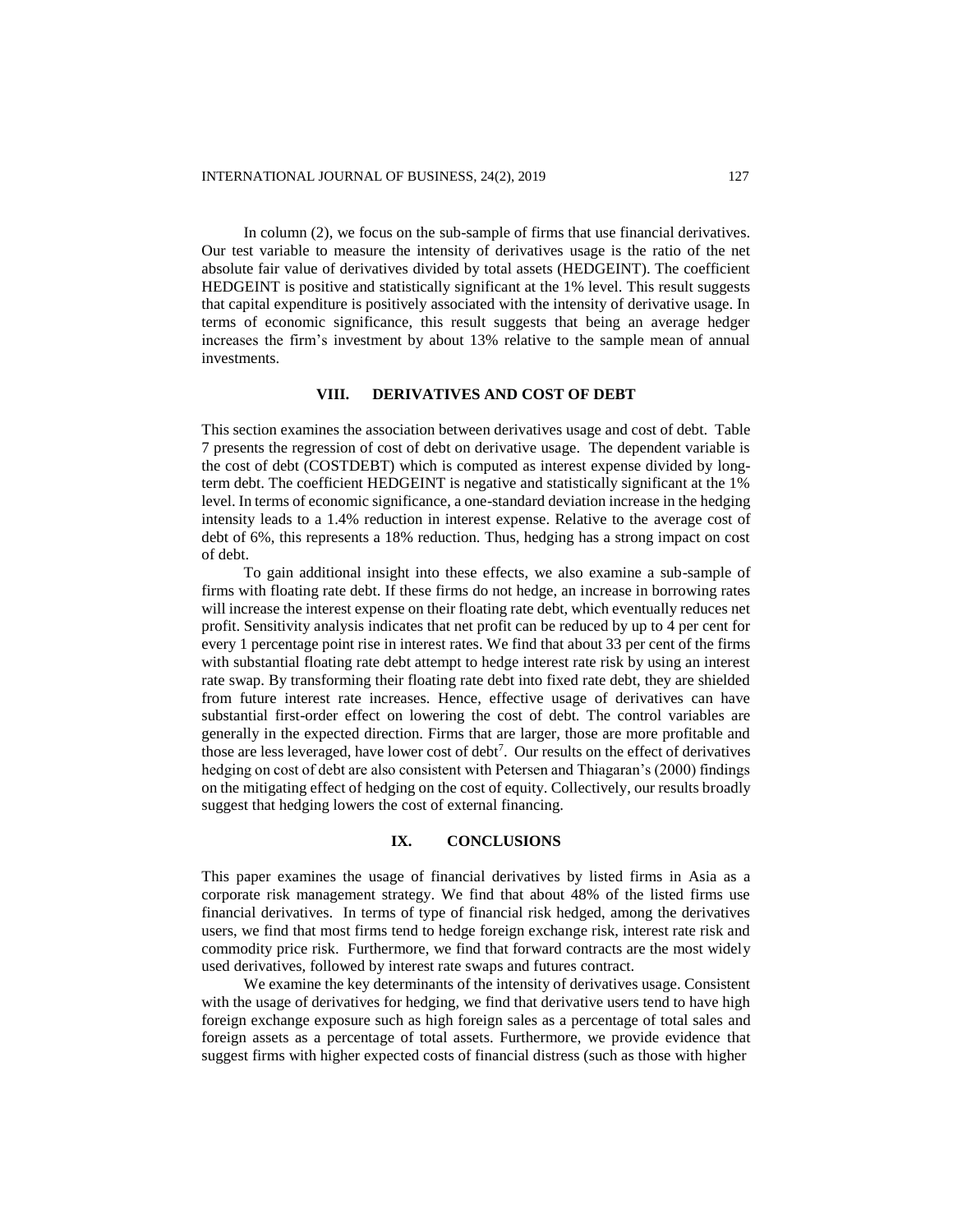#### Regression of cost of debt on derivatives usage

This table presents the estimation results of the regression of cost of debt on derivative usage. The dependent variable is the interest expense divided by long term debt (COSTDEBT). HEDGEINT is hedging intensity defined as the absolute notional amount of derivatives divided by total assets. The control variables are as follows. LOGASSET is the natural logarithm of total assets. ROA is net income after tax divided by total assets. SALECHG is the annual sales growth. LTDEBT is total liabilities divided by total assets. In all models, we include country dummy variables to control for country effects, industry dummy variables to control for country effects, and year dummy variables to control for time effects. Standard errors are clustered by firm and year. \*, \*\*, and \*\*\* denote statistical significance at the 10%, 5%, and 1% levels respectively. p-values are in parentheses.

| Intercept               | 0.865         |
|-------------------------|---------------|
|                         | $(3.71)$ ***  |
| <b>HEDGEINT</b>         | $-0.073$      |
|                         | $(-3.29)$ *** |
| LOGASSET                | $-0.418$      |
|                         | $(-2.92)$ *** |
| <b>ROA</b>              | $-0.277$      |
|                         | $(-3.56)$ *** |
| <b>SALECHG</b>          | 0.051         |
|                         | (1.19)        |
| <b>LTDEBT</b>           | 0.425         |
|                         | $(3.88)$ ***  |
| <b>NETPPE</b>           | $-0.094$      |
|                         | $(-2.01)$ **  |
| Country controls        | Yes           |
| Year controls           | Yes           |
| Industry controls       | Yes           |
| Adjusted $\mathbb{R}^2$ | 7.9%          |

long-term debt and low short-term liquidity) have higher intensity of derivatives usage. This result supports the benefit of hedging in terms of mitigating lower-tail cash flow realizations and reducing bankruptcy risks. Firm size is positively associated with the likelihood of using derivatives. We also find that firms with higher growth options and investment opportunities tend to be more intensive users of derivatives. This result supports the notion that by reducing the variation of cash flow realizations, hedging facilitates high growth firms to maintain sufficient funds to finance positive net present value projects. In essence, firms are more likely to hedge in response to financial distress costs, financial risk exposure, growth options, investment opportunities, and future cash flow needs.

The association between derivatives usage and firm valuation depends on whether management use derivatives to address capital market imperfections (such as financial distress costs, external financing constraints, and information asymmetries) versus management's usage of derivatives for speculation and managerial self-interest. We find that firm valuation is positively associated with the intensity of derivatives usage. In terms of economic significance, we find that derivatives usage increases shareholder value, between US\$ 26 million and US\$ 74 million, representing about 2% to 5% of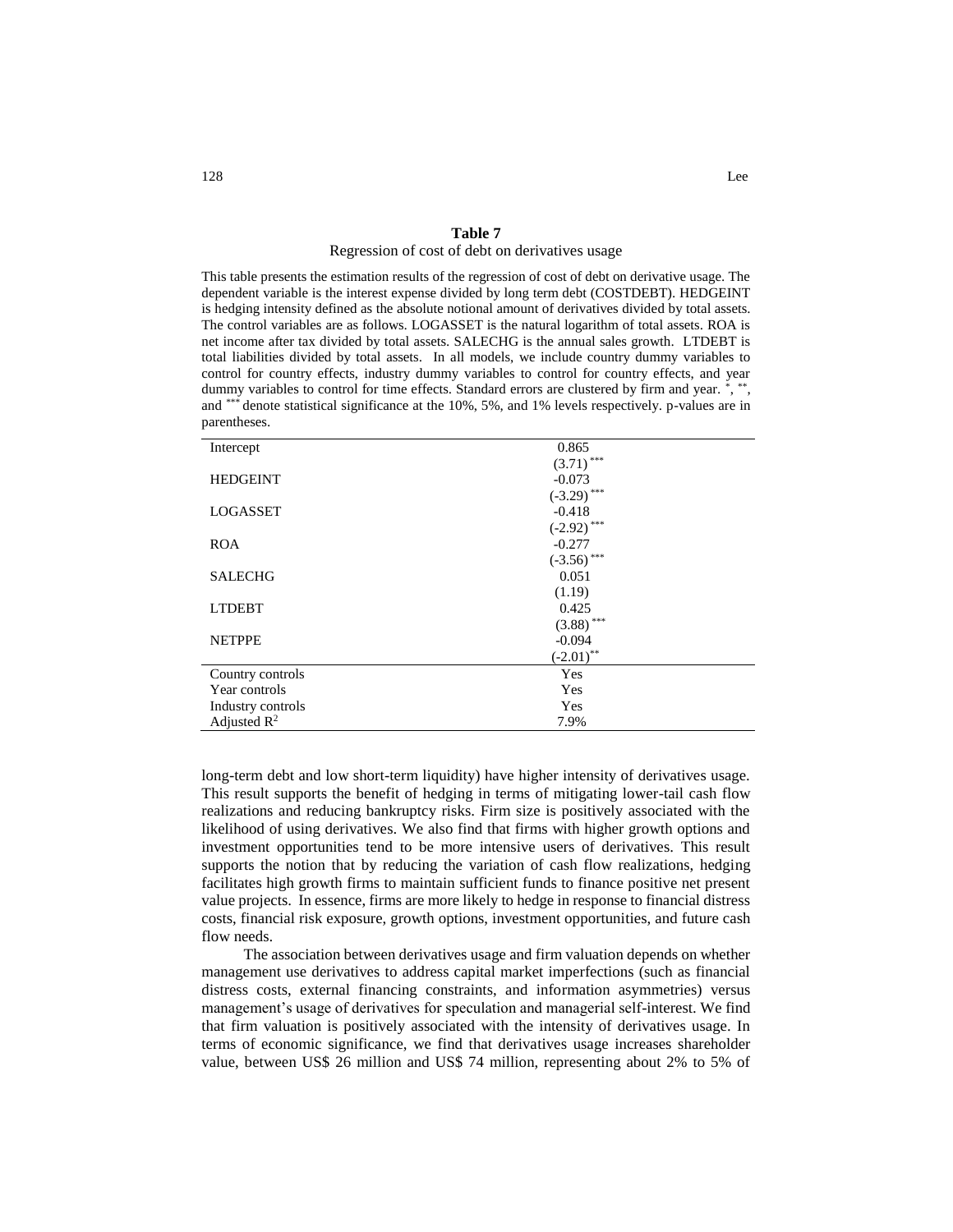equity valuation. Thus, on average, derivatives usage is associated with substantial increase in firm valuation.

The association between firm valuation and derivatives usage is also conditional on corporate governance structures. Specifically, we find that in firms with stronger corporate governance structures (such as those with higher board independence), the positive association between firm valuation and derivatives usage is greater. In wellgoverned firms, agency costs and monitoring problems tend to be lower. Thus, managers are more effectively monitored and this curtails the usage of usage of derivatives for value-destroying speculative purposes or personal self-interest. Additional analysis indicates that hedging mitigates the negative association between firm valuation and periods of economic downturn. This result supports the role of financial risk management in attenuating the expected financial distress costs and bankruptcy risks, especially during the periods of economic downturn.

Next, we investigate the channels in which derivatives can improve firm valuation. Using various measures for firm risk, we provide evidence that firm risk is negatively associated with derivatives usage. We find that firms with higher intensity of derivatives usage are more likely to have lower cash volatility, operating profitability volatility and stock return volatility than those with lower derivatives usage. Thus, higher hedging with derivatives is associated with lower firm risk.

We provide evidence that hedging has considerable effect on the firm's capital expenditure investments. The results indicate that hedging with derivatives can increase capital expenditure investments. Holding constant other factors, such as firm size, profitability and industry membership, a firm with "high derivative usage" has a capital expenditure investment intensity that is about substantially higher than a "low derivative usage" firm. By reducing the probability of negative cash flow scenarios, hedging with derivatives enables firms to direct more internal funds into future positive net present value projects. The benefit of hedging in promoting capital expenditure intensity is more pronounced in firms with high growth options and those that lack flexibility to obtain additional debt capacity. Without hedging, unexpected shocks to the cash flow may force firms to rely on costly external financing to support their capital expenditure investments. In the worst case scenario, firms may be forced to reject value-increasing profitable projects.

We also examine the association between cost of debt and derivatives usage. We find that hedging with derivatives can reduce the cost of debt. Thus, hedging eases access to external financing by mitigating costs of financial distress.

## **ENDNOTES**

- 1. The sample size takes into account the prohibitively high costs of manual data collection of derivatives data from the annual report and considerations to cover a broad spectrum of firms across the countries.
- 2. For comparison, as a benchmark, approximately 63% of the listed firms in United States use financial derivatives to hedge. Moreover, the percentage of derivative users in United Kingdom and Australia are 64% and 67% respectively.
- 3. Examples of tax shields are interest expense, tax losses, tax depreciation and investment allowances.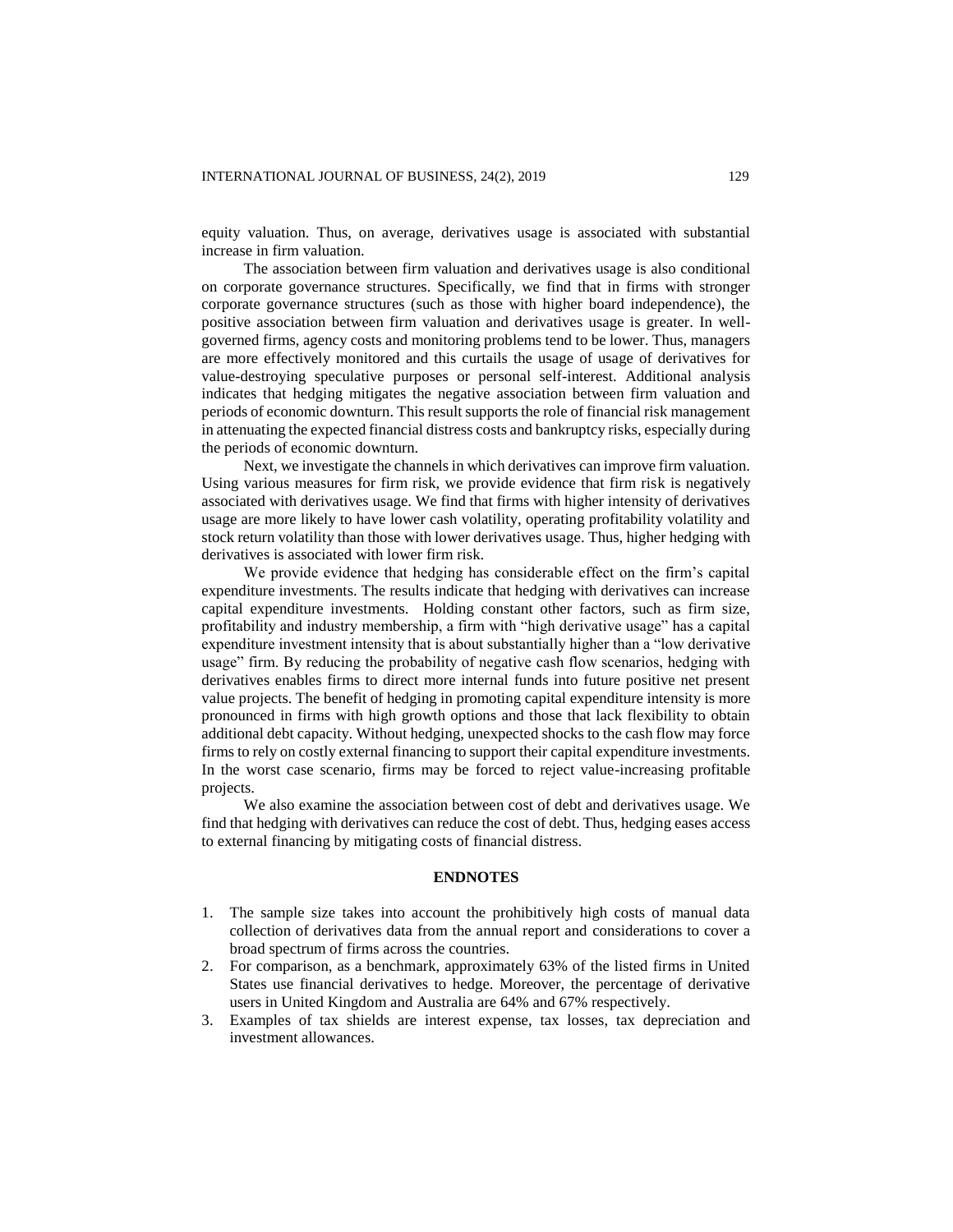- 4. Using the ratio of interest-bearing long term debt to total assets as another measure of interest rate exposure, the results are qualitatively similar.
- 5. Operationally, strong corporate governance measures include implementing strong risk management policies and procedures, stringent approval processes to ensure trading limits are followed, and frequent and timely monitoring of risk exposure undertaken by the firm's executives.
- 6. We obtain data for corporate governance from Lee and Lee (2014). We construct a corporate governance index (CG) based on a principal components analysis of various attributes of the board of directors such as percentage of independent directors on the board, the separation of CEO and chairman position and board size. For parsimony, we standardize our corporate index to range from one to ten with higher corporate governance index (CG) denoting stronger corporate governance structure.
- 7. As a robustness test, we also include various country-level investor protection and enforcement variables that can affect corporate financing policies (see Lee, Lee and Yeo (2009) for details). Our results are qualitatively similar.

#### **REFERENCES**

- Allayannis, Y., and J. Weston, 2001, "The Use of Foreign Currency Derivatives and Firm Market Value." *Review of Financial Studies*, 14, 243–276.
- Berger, P., and E. Ofek, 1995, "Diversification's Effect on Firm Value." *Journal of Financial Economics*, 37, 39–65.
- Carter, D., D. Rogers, and D. Simkins, 2006, "Does Hedging Affect Firm Value? Evidence from the U.S. Airline Industry." *Financial Management*, 35, 53–87.
- Froot, K., S. Scharfstein, and J. Stein, 1993, "Risk Management: Coordinating Corporate Investment and Financing Policies." *Journal of Finance*, 48, 1629–1658.
- Geczy, C., B. Minton, and C. Schrand, 2007, "Taking a View: Corporate Speculation, Governance, and Compensation." *Journal of Finance*, 62, 2405–2443.
- Graham, J., and D. Rogers, 2002, "Do Firms Hedge in Response to Tax Incentives?" *Journal of Finance*, 57-, 815–839.
- Guay, W., 1999, "The Impact of Derivatives on Firm Risk: An Empirical Examination of New Derivative Users." *Journal of Accounting and Economics*, 26, 319–351.
- Guay, W., and S. Kothari, 2003, "How Much Do Firms Hedge with Derivatives?" *Journal of Financial Economics*, 70, 423–461.
- Hentschel, L., and S. Kothari, 2001, "Are Corporations Reducing or Taking Risks with Derivatives?" *Journal of Financial and Quantitative Analysis*, 36, 93–118.
- Hull, J., 2008, *Options, Futures, and Other Derivatives*. 7th Edition, Prentice Hall, Upper Saddle River, NJ.
- Jensen, M., 1986, "Agency Costs of Free Cash Flow, Corporate Finance, and Takeovers." *American Economic Review*, 76, 323–329.
- Jensen, M., and W. Meckling, 1976, "Theory of the Firm: Managerial Behavior, Agency Costs and Ownership Structure." *Journal of Financial Economics*, 3, 305–360.
- Jin, Y., and P. Jorion, 2006, "Firm Value and Hedging: Evidence from U.S. Oil and Gas Producers." *Journal of Finance*, 61, 893–919.